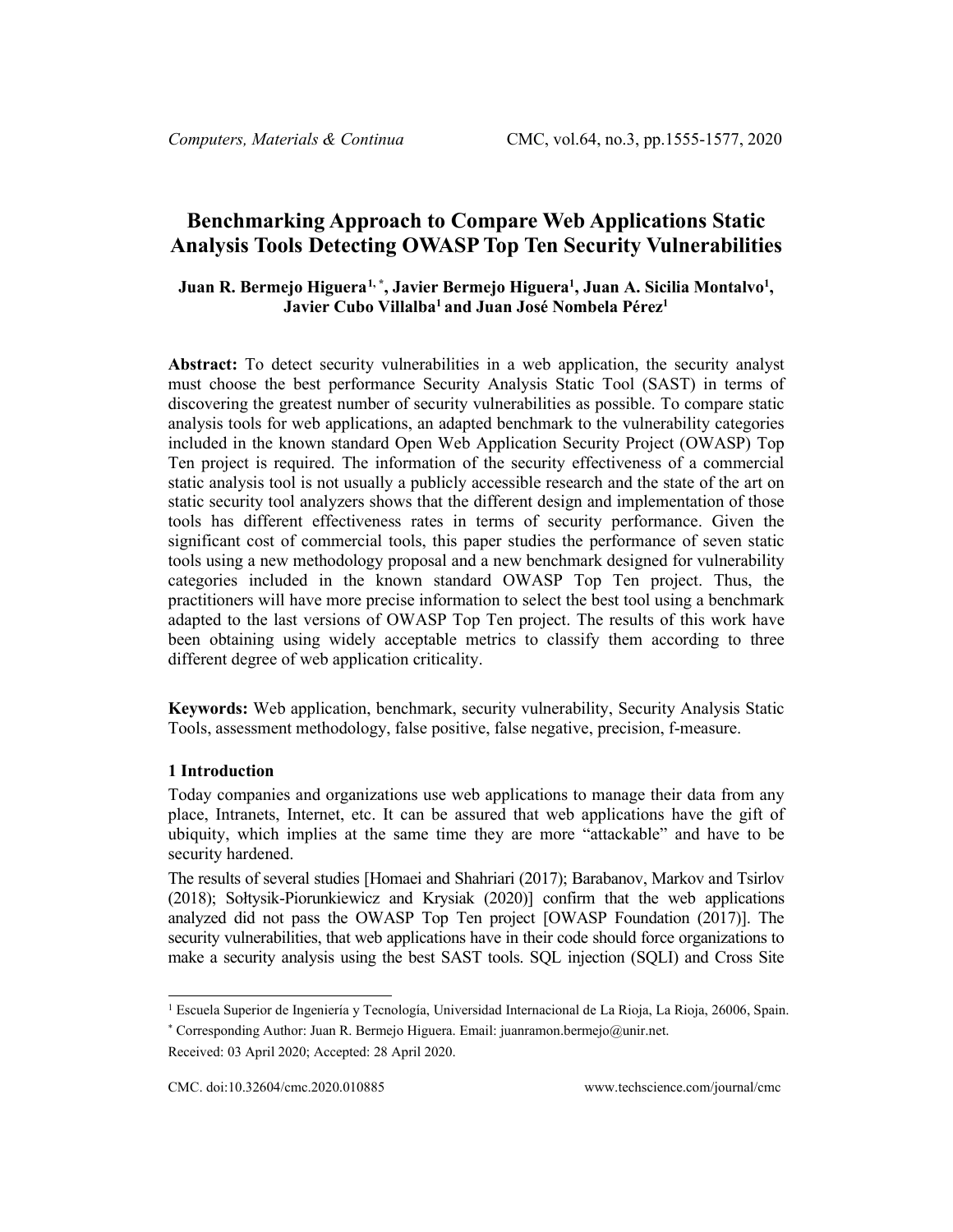Scripting (XSS) vulnerabilities continue to be the most frequent vulnerabilities.

The task of manually scanning a web application with a high number of lines of code for security vulnerabilities can become an arduous and time-consuming task. It is necessary to study the state of art in automatic techniques such as source and binary code SAST tools. Some works confirm that one of the great advantages of this type of tool, as opposed to the purely manual analysis, is that they analyze all the code and the configurations of a web application achieving rates higher than 70% of security vulnerabilities [Díaz and Bermejo (2013); Antunes and Vieira (2015); Shrestha (2013); Nunes, Medeiros, Fonseca et al. (2018)]. However, the work of Nguyen et al. [Nguyen, Maleehuan, Aoki et al. (2019)] demonstrates that static tools have false positives (vulnerabilities detected that really does not exist) and false negatives (real vulnerabilities not found). Therefore, a final audit of a SAST tool report is required to confirm each security vulnerability. Other works have investigated another method that combine static and dynamic working together to take advantage of possible synergies to eliminate false positive and detect more true positives [Monga, Paleari and Passerini (2009); Nunes, Medeiros, Fonseca et al*.* (2019); Bermejo, Abad, Bermejo et al. (2020)]. However, a false negative is harder to find if the tool has not previously detected it causing a real danger. False positives are not really a danger and they could be fixed by the security analyst.

There are some questions to investigate:

• How is the SAST tools detection ratio with OWASP Top Ten security vulnerabilities using the approach benchmarking?

• How is the SAST tools false alarm ratio with OWASP Top Ten security vulnerabilities using the approach benchmarking?

• How is true positives/false positives balance of tools against different critical degree of the web applications?

• How is the best tool for analyzing the security of web applications with different levels of criticality?

Is the OWASP Top Ten Benchmark adequate to comparing SAST tools?

• How are the results of this SAST tools comparative using OWASP Top Ten Benchmark compared with the results of comparatives using other benchmarks?

It is necessary to fix all security vulnerabilities discovered in the source code. The security points addressed in the work of Homaei et al. [Homaei and Shahriari (2017)] are related to the study of the most frequent and dangerous vulnerabilities that exist in the code. SAST tools need to be integrated into the Software Development Life Cycle (SSDLC) as the model described in the work of Vicente et al. [Vicente, Bermejo, Bermejo et al. (2019)] to detect security vulnerabilities early. Therefore, we consider that users and professionals of web applications should know which commercial and open source SAST tools have better effectiveness in terms of real detection rates (true positives), unreal detections (false positives) and vulnerabilities not found (false negatives).

Next, it is described the main contributions of our work. The first goal of this study is to design a benchmarking approach that includes a specifics test bank with test cases for OWASP Top Ten security vulnerabilities [Bermejo (2020)].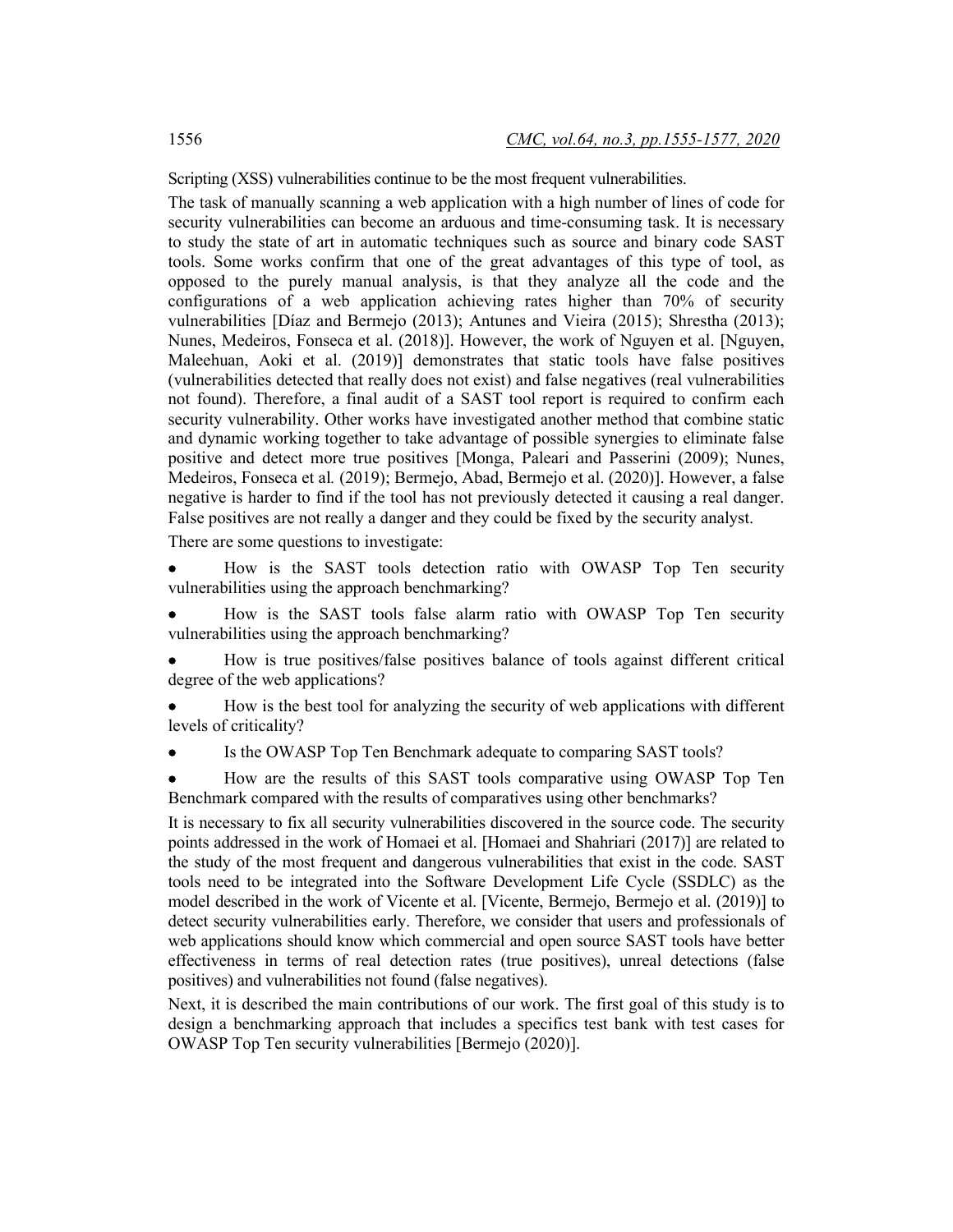The second main goal of this study is to compare the effectiveness of seven SAST tools selected for J2EE specification commercial and open source projects (Spotbugs, FindSecurityBugs, Klocwork-insight, Fortify SCA, Checkmarx, Coverity and Xanitizer). The tools are executed against the new benchmark adapted to OWASP Top Ten project to obtain the results of tools effectiveness. We apply well-known metrics to the execution results to obtain a strict rank of tools. Finally, the paper gives some practical recommendations on how to improve their effectiveness using the tools.

Therefore, the contributions of this paper can be summarized as follows:

• A general approach to design a benchmark for the evaluation of SAST capable of detecting software vulnerabilities, considering the OWASP Top Ten project vulnerability categories.

• A concrete instantiation of the OWASP Top Ten Benchmark approach to demonstrate its feasibility, evaluating seven SAST tools by the detection of web vulnerabilities using appropriate criteria for benchmark instantiation.

• An analysis of the results obtained by SAST tools using a defined comparative method to classify them according to different degree levels of web applications importance.

• An analysis of results of leading commercial SAST allows the practitioners to choose the most appropriate tool to perform a security analysis.

The outline of this paper is as follows: Section 2 reviews background in web technologies security focusing in vulnerabilities, SAST tools, security benchmarks and related work. In Section 3 the OWASP Top Ten benchmarking approach to evaluate SAST tools is presented. Section 4 describes the steps of the comparative methodology proposal designed by enumerating the steps followed to rank the SAST tools using the benchmark approach. Finally, Section 5 collects the conclusions and Section 6 sketches the future work.

# **2 Background and related work**

This section presents the background on web technologies security, benchmarking initiatives, SAST, as well as a review and analysis of SAST results in previous comparatives.

# *2.1 Web technologies security*

The growing development of web applications in the environment of organizations and companies connected through the Internet means that they have become a precious target of attack by those who wish to make a profit exploiting the vulnerabilities that these applications may have. Organizations, to this constant threat, must be aware that investment in web application security must be planned from the beginning, generally referred to start in the initial stages of application development.

The most used languages today are some of the .NET technology such as  $C \#$  or Visual Basic, there is also an increase in the popularity of Android and iOS, PHP and C/C ++. Java is still the most used language, as is also confirmed by different studies [Nanz and Furia (2015); Arouba and Fernández-Villaverde (2015)]. In other publications the vulnerabilities of the new generation of Web applications are discussed: Web 2.0 focusing on the types of attacks on applications that use Asynchronous Javascript and Xml (AJAX), HTML5 or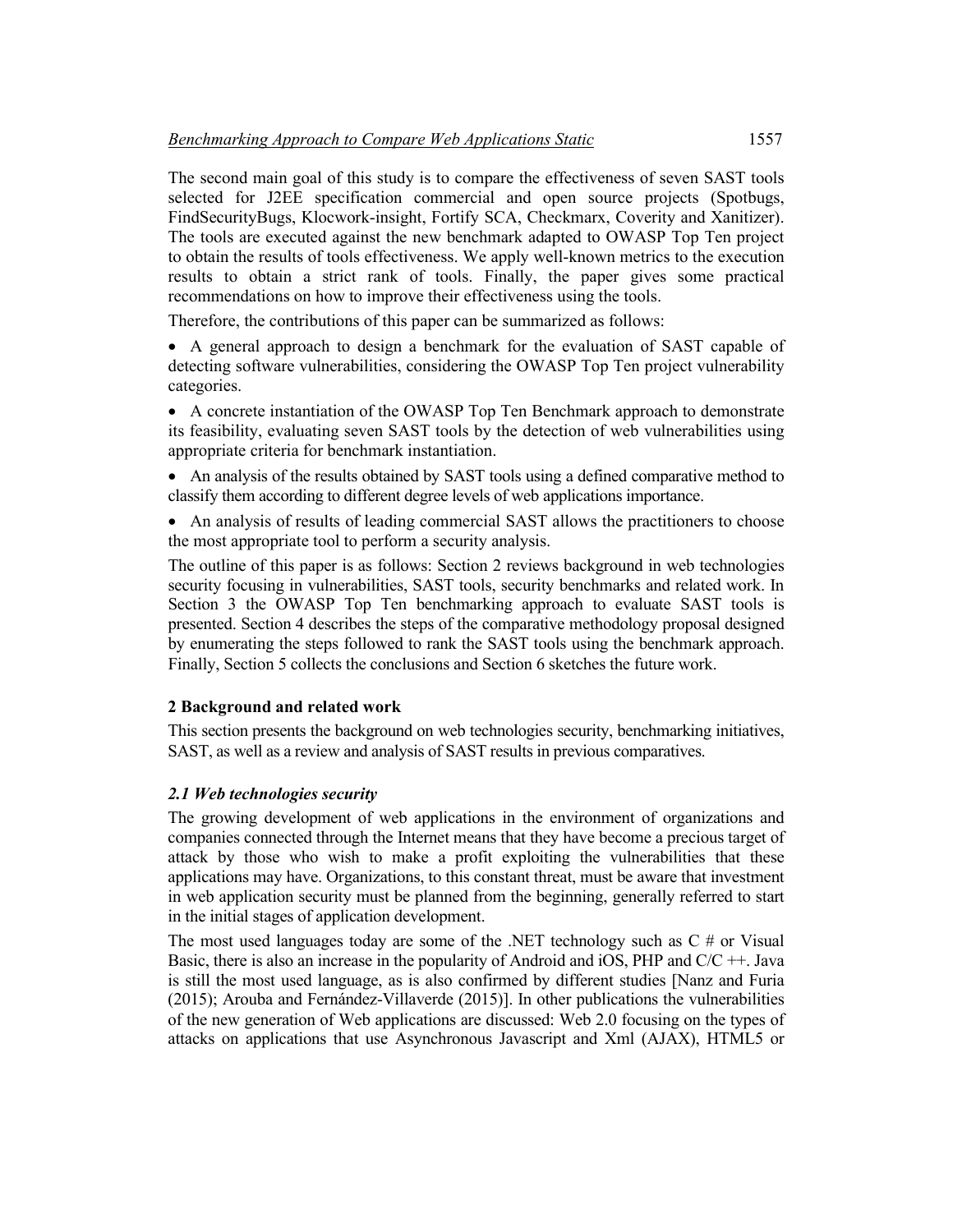flash technologies [Cannings, Dwivedi and Lackey (2008); Scambray, Liu and Sima (2010); Sema (2012); Moeller (2016)].

We use the term "secure" to refer to languages automatically perform runtime checks to prevent the programs violate the limits of the allocated memory. The work by Long et al. [Long, Mohindra, Seacord et al. (2014)] confirm that Java is essentially a secure language.

In order to build adequate benchmarks to test and select the best performance SAST tools, we need to investigate which security vulnerabilities are more frequent and dangerous in the web applications. Some studies confirm that the vulnerabilities more frequent and dangerous are the included in OWASP Top Ten project and that the web applications analyzed did not pass the OWASP Top Ten project [Homaei and Shahriari (2017); Barabanov, Markov and Tsirlov (2018); Sołtysik-Piorunkiewicz and Krysiak (2020)].

# *2.2 Benchmarks*

There have been some attempts for benchmarking static analysis tools for web applications:

• Wavsep project is designed for a reduced set of vulnerabilities as XSS, Path Traversal, Remote File Inclusion (RFI), Open Redirect and SQLI, though with a lot of test cases for the vulnerabilities that it covers. It is included in the dynamic security tools' comparisons [Alavi, Bessler and Massoth (2018); Idrissi, Berbiche and Sbihi (2017)].

• Securebench Micro project focuses in Java vulnerabilities not for J2EE. Diverse comparisons can be found using Securebench Micro [Livshits and Lam (2005); Martin, Livshits and Lam (2005)].

• Software Assurance Metrics and Tool Evaluation (SAMATE) project of National Institute of Standards and Technology (NIST) includes the test suite Juliet composed of 13782 test cases that covers widely vulnerabilities. This benchmark has been used in several works [Krishnan, Nadworny and Bharill (2008); Cifuentes and Scholz (2012); Shrestha (2009); Díaz and Bermejo (2013); Goseva-Popstojanova and Perhinschi (2015); Nunes, Medeiros, Fonseca et al. (2018)].

• OWASP benchmark project [OWASP Foundation (2020)]. The Benchmark is used in several works [Burato, Ferrara and Spoto (2017), Deshlahre and Tiwari (2020)]. It contains a set of test cases are fully runnable and exploitable. It includes test cases for XSS, SQLI, Xml Path Injection (XPATHI), command injection, path traversal and other sensitive data exposure vulnerabilities included in OWASP Top Ten 2013.

• Delta-bench by Pashchenko et al. [Pashchenko, Dashevskyi and Massacci (2017)] is a benchmarking approach based in 108 security vulnerabilities as SQLI, XSS, LFI, Session fixation, Exec code or Information disclosure of Apache Tomcat. It was evaluated using six open source SAST tools and Fortify SCA commercial tool.

# *2.3 SAST tools*

The study of Huth et al. [Huth and Nielson (2019)] confirms that the most desirable to avoid vulnerabilities in a web application code is prevention. Developers should have received training in web security programming to avoid making "mistakes" related to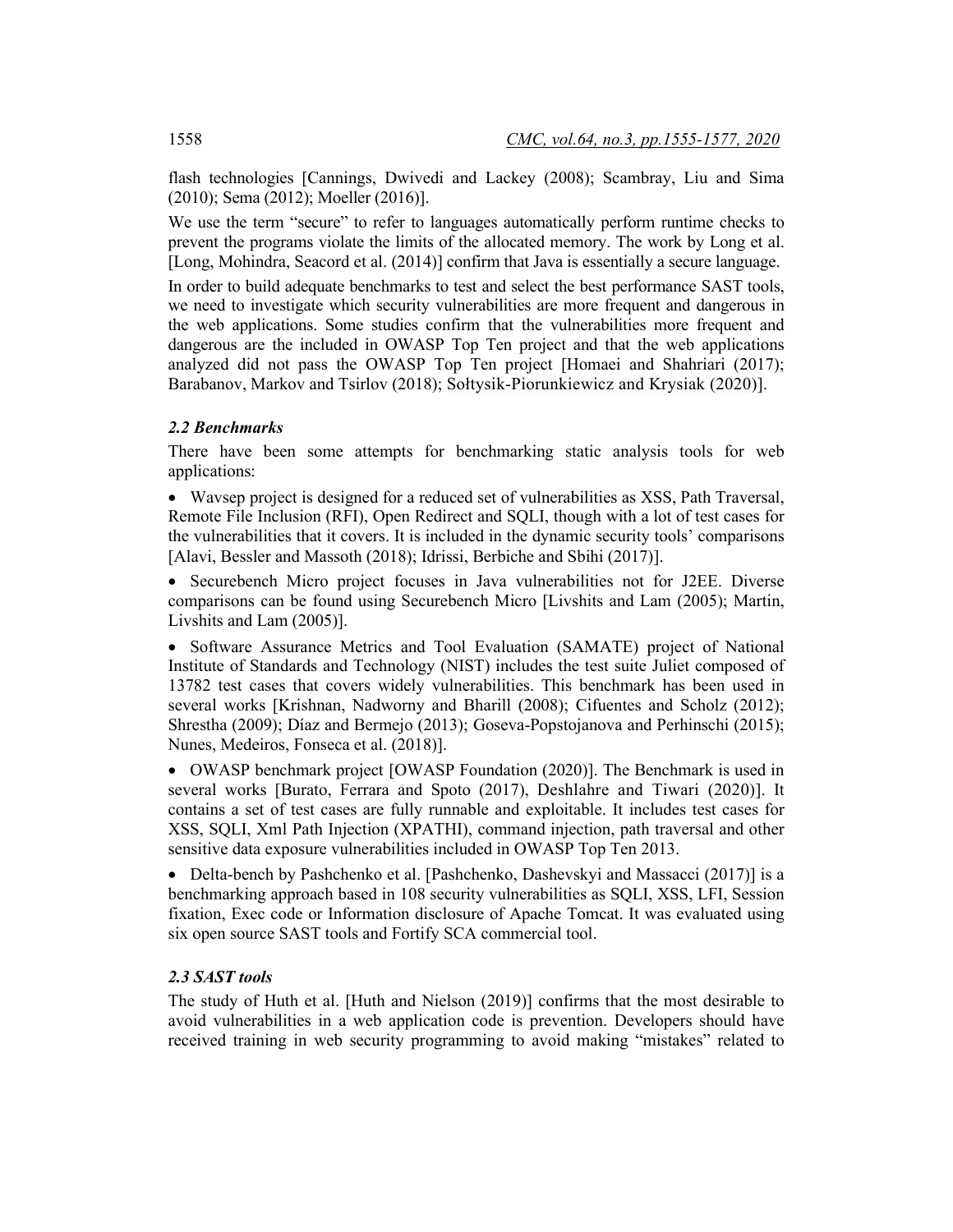programming vulnerabilities. Despite the very good training of security programmers, there will always be vulnerabilities in the code and, once the first version of the application or parts of it have been developed, it will be much more complicated to review the source code or perform a dynamic security analysis. Manual static analysis requires highly specialized staff and time. The work of Sttutard et al. [Stuttard and Pinto (2008)] concludes that the manual dynamic analysis in an attempt to perform an "ethical hacking" of the implemented application requires highly specialized personnel, it is very difficult to cover the entire attack surface of the application takes a long time to complete. To carry out an analysis of web application security, made by any method, you must cover the entire surface of attack covering all parts and application layers and using tools to automate security analysis as much as possible, combining various types of tools and achieve the better results [Felderer, Büchler, Johns et al. (2016)].

One type of security analysis is white box analysis performed by SAST tools, which analyzes both source code and executable, as appropriate. SAST tools start with a problem because the act of determining if a program reaches its final state, or not. For further reading on the computational theory is recommended Sipser's "*Introduction to the Theory of Computation*", second Edition [Sipser (2005)]. Despite this problem, security code analysis using these tools are considered the most important security activity within a SSDLC [Vicente, Bermejo, Bermejo et al. (2019); Duclervil and Liou (2019)].

A final audit of a SAST tool report is required to eliminate the false positives and find the false negatives (much more complicated). Security analysts need to adequate the training to reconnaissance the security vulnerabilities in the code for a particular programming language [Yang, Tan, Peyton et al. (2019)]. SAST tools interfaces can be more or less "friendly" in terms of the error trace facilities to audit a security vulnerability. In the study of Díaz et al. [Díaz and Bermejo (2013)] tools such as Fortify SCA, Coverity, Checkmarx or Klocwork are good examples of tools that provide a very good information for eliminating false positives.

One of the most important advantages of SAST tools is that they analyze the entire application covering all source inputs. The studies of Antunes et al. [Antunes and Vieira (2010, 2015)], compare SAST tools vs DAST tools against web services benchmarks and the SAST tools generally obtain better true positive ratios and worse false positive ratios. This gives an idea of the importance of static analysis including a manual audit of the results. However, the works of Antunes et al. [Antunes and Vieira (2010, 2015)] confirm that SAST and DAST can find distinct types of vulnerabilities and consequently is a good idea using the two types of analysis correlating their results improving true and false positive ratios. Other works combine SAST tools with IAST tools to runtime monitor attacks with the information of static analysis [Mongiovi, Giannone, Fornaia et al. (2015); Loch, Johns, Hecker et al. (2020)]. The work of Pistoia et al. [Pistoia, Tripp and Lubensky (2018)] combines static analysis with machine learning techniques for automatic detection of vulnerabilities in mobile applications. Another distinct approximation is the design and implement of a Multidimensional and Hierarchical Web Anomaly Detection System [Guan, Li and Jiang (2019)].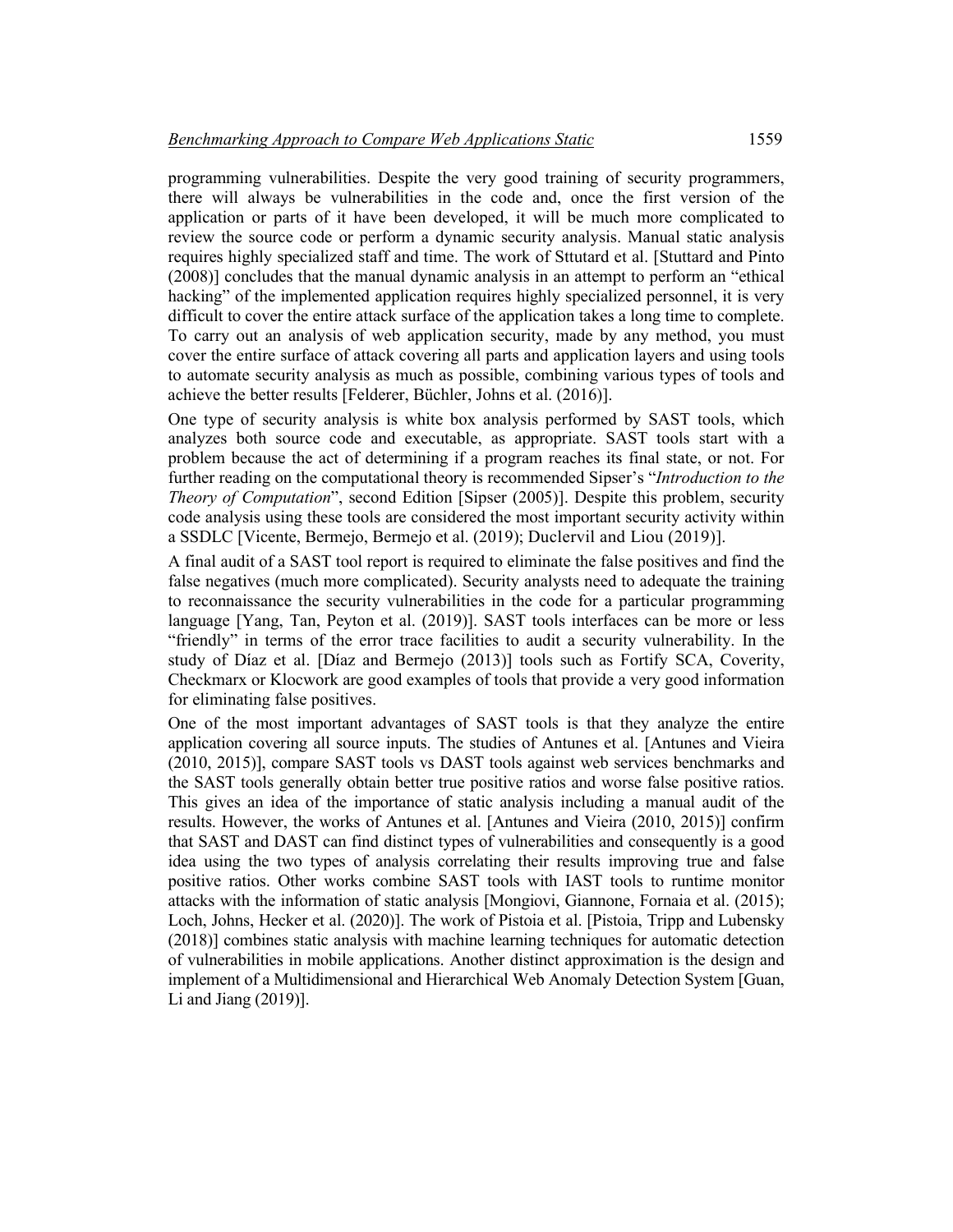### *2.4 Related work*

The comparison of Ware et al. [Ware and Fox (2008)] concludes that, of the total of nine involved tools, only two are valid for J2EE web applications: Spotbugs and Fortify SCA.

The master thesis of Shrestha [Shrestha (2013)] studies the state of art of open source static analysis tools. This study is focused on the research of C/C++ and Java based static analyzers, which are open source tools. In particular, Shrestha work studies Spotbugs, analyzes the results and compares it with Parasoft Jtest commercial tool. Spotbugs detects a 20% of vulnerabilities and Jtest detects only a 0.05% of vulnerabilities in SAMATE Juliet test suites. Spotbugs has a high number of false positives. One conclusion was that commercial SAST tools should be having into account.

A study of three open source tools is accomplished also with SAMATE Java and C/C++ test cases [Goseva-Popstojanova and Perhinschi (2015)]. It concluded that three tools missed 11% of Java vulnerabilities. Only one detected some vulnerabilities or combination of two tools;  $41\%$  of  $C/C++$  and  $21\%$  of Java vulnerabilities were detected by three tools. The study is considered unrepresentative because it only computes three open source tools and more open source and commercial tools need to be included in the study to make it more representative. Besides, the study is performed against web vulnerability categories without having into account OWASP Top Ten vulnerability categories.

NIST Static Analysis Tool Exposition's (SATE). From 2008, there have been six SATE different projects with diverse objectives. SATE V project proposes a methodology to assess tool effectiveness. Others can use this methodology to determine which tools fit their requirements [NIST (2018)].

With respect to benchmarking approaches, the work of Antunes et al. [Antunes and Vieira (2015)] is a benchmarking approach to analyze the effectiveness of security analyzers tools in Web services environments. This approach defined two concrete benchmarks for SQL Injection vulnerability detection tools. The two benchmarks are used to evaluate and compare several widely used tools, four penetration testers, three SAST tools, and one anomaly detector. However, it could improve their representative with respect to security vulnerabilities coverage for other security vulnerabilities besides SQLI.

Of particular interest is another work of Nunes et al. [Nunes, Medeiros, Fonseca et al. (2018)] that addressed the problem of choosing adequate SAST tools for vulnerability detection in web applications. They proposed an approach to design benchmarks for evaluating such SATS tools considering different levels of criticality. Each scenario uses different metrics to rank the tools. To evaluate the approach, they created a benchmark for WordPress plugins and tested it with five free SASTs searching for XSS and SQLI vulnerabilities in 134 WordPress plugins with real vulnerabilities, developed in PHP. The experimental results showed that the best tool changes from one scenario to another and depends on the class of vulnerabilities being detected. The results show that the metrics could be improved to balance the weight of the true positives (TP) and false positives (FP) in the computation of the metrics. However, it could improve their representative with respect to security vulnerabilities coverage for others besides SQLI and XSS.

Some studies about how SAST tools combining is very interesting [Algaith, Nunes, Fonseca et al. (2018); Nunes, Medeiros, Fonseca et al. (2019)]. These work combines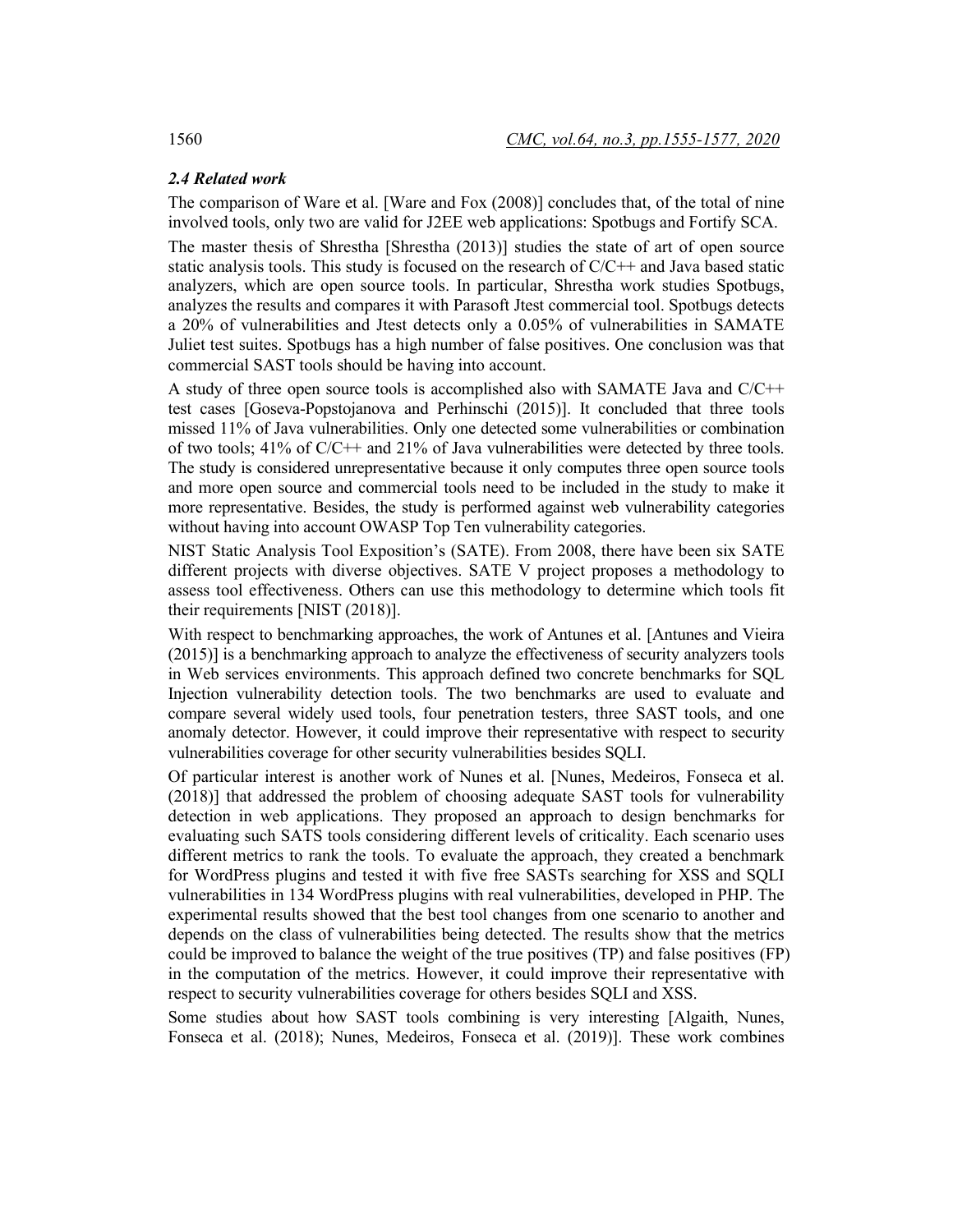diverse SAST tools to improve the performance detection of security vulnerabilities in web applications, having into account four development scenarios with different criticality levels and constraints obtaining precise combining results of the tools according the proposed metrics. As previously analyzed studies, it could be improved designing the used benchmark with additional security vulnerabilities than SQLI and XSS.

The main conclusions of the related work examined are that the existing comparatives do not include an adequate number of leading commercial tools and the benchmarks used are not complete and representatives with respect to OWASP Top Ten project.

#### **3 Benchmarking approach**

An adequate test bench must comply with the properties and the considerations made in the work [Antunes and Vieira (2015)]. Another premise is that the tools execution must be under the same conditions. The new benchmark approach meets these properties, it is credible, portable, representative, require minimum changes and easy to implement and run [Bermejo (2020)].

The benchmark will be used to compare and rank seven SAST tools with minimum changes in their configurations, five SAST commercial tools and two open source tools. In a first phase true positive and false positive metrics will be obtained and in a second phase other metrics will be calculated with the objective of rank the tools having into account the different levels of criticality that the web applications can have.

According to Martin et al. [Martin and Barnum (2008)]: "*a benchmark could also motivate its use as a referential standard by community players such as OWASP, the SANS (SysAdmin, Audit, Networking, and Securityand many others*."

The OWASP Top Ten benchmarking approach [Bermejo (2020)] covers the most dangerous security vulnerabilities of web applications according to OWASP Top Ten 2013 and OWASP Top Ten 2017 projects and having into account statistics of security vulnerabilities reported by several studies [Barabanov, Markov and Tsirlov (2018); Sołtysik-Piorunkiewicz and Krysiak (2020)]. Tab. 1 shows the security vulnerabilities included in the benchmarking approach selecting the more adequate test cases for the main vulnerability categories of OWASP Top Ten 2013 and 2017 projects from SAMATE Juliet benchmark. The result is a set of vulnerability categories (for example injection) each one with a set of vulnerability types (for example SQL injection, LDAP injection, etc.) with a number of test cases to test SAST tools behavior and performance. Each test case is designed with a concrete vulnerability included in OWASP Top Ten 2013 and 2017 projects. The benchmark is easily portable as a java project. Also, it does not require changes with any tool and finally the benchmark is representative according to OWASP Top Ten 2013 and 2017 projects.

**Table 1:** Benchmarking approach for OWASP Top Ten [Bermejo 2020]

| <b>CWE</b>       | Vulnerability categories and types by category | TP test cases | FP test cases |
|------------------|------------------------------------------------|---------------|---------------|
| <b>INJECTION</b> |                                                |               |               |
| 89               | SQL Injection                                  | 19            | 58            |
| 90               | LDAP Injection                                 |               |               |
| 566              | Access Through SQL Primary                     | 10            | 30            |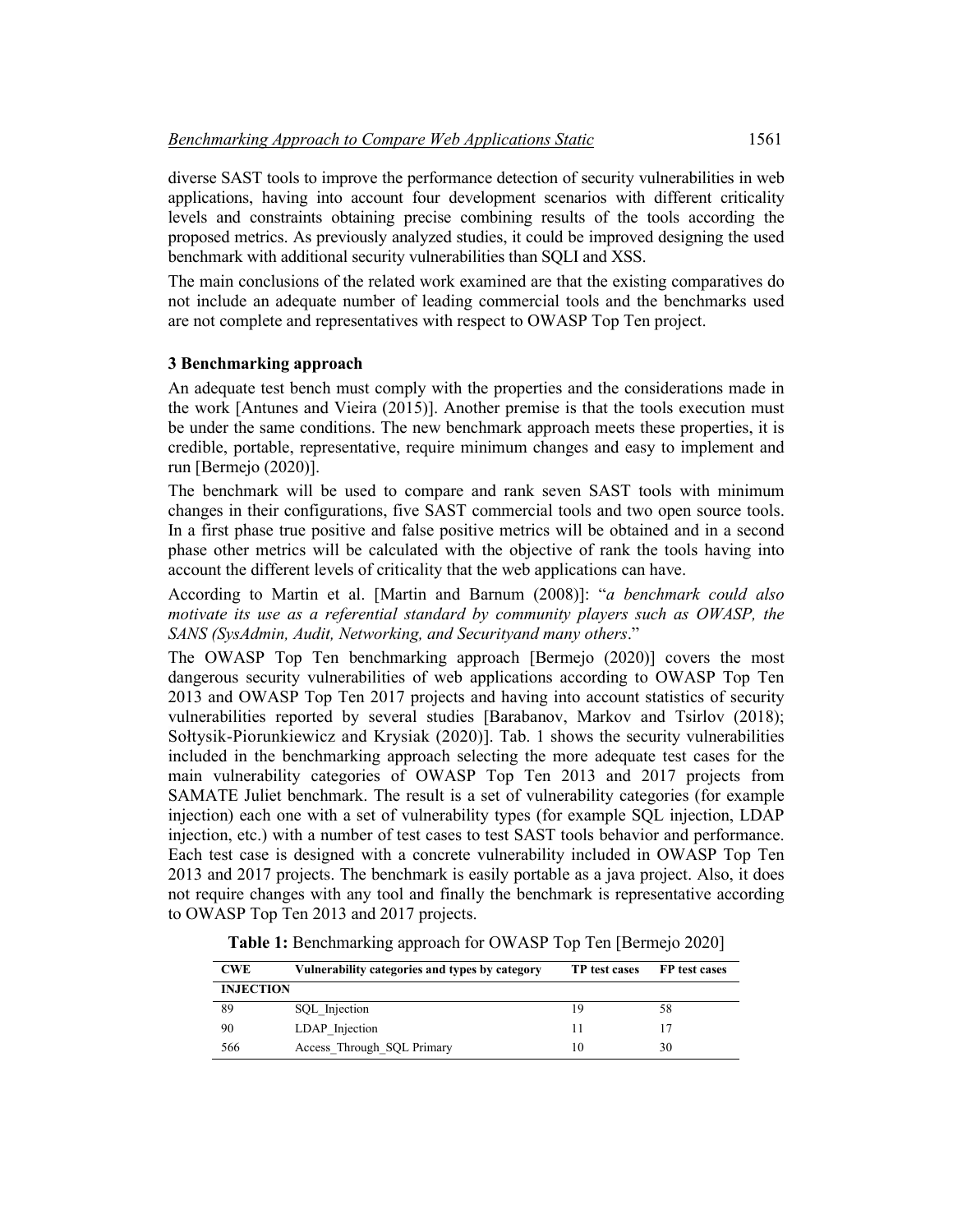| 78                           | Command Injection                                    | 10             | 16             |  |  |  |  |  |
|------------------------------|------------------------------------------------------|----------------|----------------|--|--|--|--|--|
| 113                          | HTTP_Response_Splitting                              | 32             | 88             |  |  |  |  |  |
| 643                          | Unsafe Treatment XPath Input                         | $\overline{c}$ | 4              |  |  |  |  |  |
|                              | <b>BROKEN AUTENTICATION AND SESSIONS</b>             |                |                |  |  |  |  |  |
| 256                          | Plaintext Storage of Password                        | $\overline{c}$ | 4              |  |  |  |  |  |
| 257                          | Storing Password Rec. Format                         | 2              | 4              |  |  |  |  |  |
| 259                          | Hard_Coded_Password                                  | $\overline{c}$ | 3              |  |  |  |  |  |
| 293                          | Using_Referer_Field_for Auth.                        | 2              | 4              |  |  |  |  |  |
| 315                          | Plaintext_Storage_in_a Cookie                        | 2              | 8              |  |  |  |  |  |
| 321                          | Hard Coded Cryptographic Key                         | $\overline{c}$ | 4              |  |  |  |  |  |
| 523                          | Unprotected_Cred_Transport                           | $\overline{c}$ | 4              |  |  |  |  |  |
| 547                          | Hardcoded_Security Constants                         | $\overline{c}$ | 4              |  |  |  |  |  |
| 549                          | Missing Password Masking                             | $\overline{c}$ | 3              |  |  |  |  |  |
| 603                          | Client_Side_Authentication                           | $\overline{c}$ | 4              |  |  |  |  |  |
| 613                          | Insufficient Session Exp.                            | 2              | 2              |  |  |  |  |  |
| 614                          | Sensitive Cookie Without Secure                      | $\overline{c}$ | 4              |  |  |  |  |  |
|                              | <b>SENSITIVE DATA EXPOSURE</b>                       |                |                |  |  |  |  |  |
| 209                          | Information Leak Error                               | $\sqrt{2}$     | 5              |  |  |  |  |  |
| 319                          | Plaintext Tx Sensitive Info                          | $\mathfrak{2}$ | 8              |  |  |  |  |  |
| 489                          | Leftover_Debug_Code                                  | 2              | 4              |  |  |  |  |  |
| 497                          | Information_Leak_SystemData                          | 2              | 2              |  |  |  |  |  |
| 598                          | Information_Leak QueryString                         | $\overline{c}$ | 4              |  |  |  |  |  |
| 615                          | Info Leak By Comment                                 | $\overline{c}$ | 4              |  |  |  |  |  |
| <b>BROKEN ACCESS CONTROL</b> |                                                      |                |                |  |  |  |  |  |
| 23                           | Relative Path Traversal                              | 11             | 18             |  |  |  |  |  |
| 36                           | Absolute_Path_Traversal                              | 9              | 14             |  |  |  |  |  |
| 378                          | Creation_of_File_with Insec_Per                      | 2              | 4              |  |  |  |  |  |
| 367                          | TOC TOU                                              | $\mathfrak{2}$ | 2              |  |  |  |  |  |
| 567                          | Unsynchronized_Shared_Data                           | 1              | 1              |  |  |  |  |  |
|                              | SECURITY MISCONFIGURATION                            |                |                |  |  |  |  |  |
| 328                          | Reversible_One_Way_Hash                              | $\overline{c}$ | $\overline{4}$ |  |  |  |  |  |
| 330                          | Insufficiently_Random Values                         | $\mathfrak{2}$ | 2              |  |  |  |  |  |
| 336                          | Same Seed in PRNG                                    | $\overline{c}$ | 3              |  |  |  |  |  |
| 759                          | Unsalted_One_Way_Hash                                | $\overline{c}$ | 3              |  |  |  |  |  |
| <b>CROSS SITE SCRIPTING</b>  |                                                      |                |                |  |  |  |  |  |
| 80                           | <b>XSS</b>                                           | 11             | 15             |  |  |  |  |  |
| 81                           | XSS_Error_Message                                    | 13             | 23             |  |  |  |  |  |
| 83                           | XSS_Attribute                                        | 8              | 13             |  |  |  |  |  |
|                              | USING COMPONENTS WITH KNOWN VULNERABILITIES          |                |                |  |  |  |  |  |
| 327                          | Use_Broken_Crypto                                    | $\overline{2}$ | 4              |  |  |  |  |  |
| 338                          | Weak_PRNG                                            | $\sqrt{2}$     | 4              |  |  |  |  |  |
| 760                          | $\overline{c}$<br>Predictable Salt One Way Hash<br>4 |                |                |  |  |  |  |  |
| <b>CSRF</b>                  |                                                      |                |                |  |  |  |  |  |
| 352                          | Cross Site Request Forgery                           | $\overline{7}$ | 20             |  |  |  |  |  |
|                              | <b>OPEN REDIRECT</b>                                 |                |                |  |  |  |  |  |
| 601                          | Open Redirect Servlet                                | 11             | 17             |  |  |  |  |  |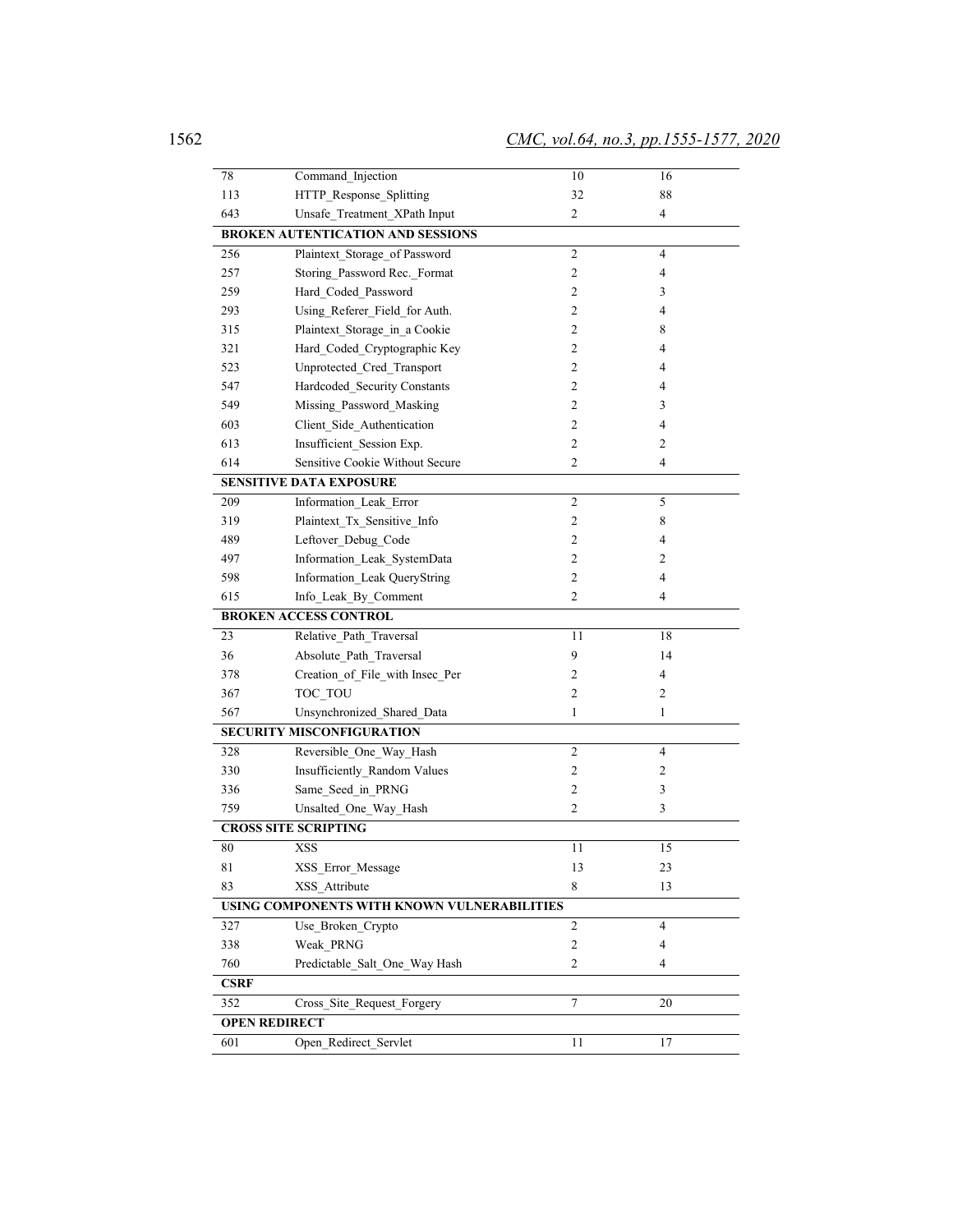|  | <b>FEST</b><br>N <sup>0</sup><br><b>LUI</b><br>$\mathbf{1}$<br>-<br>$\Gamma$<br>CASES | 209 | $\sim$<br>ェンノ |  |
|--|---------------------------------------------------------------------------------------|-----|---------------|--|
|--|---------------------------------------------------------------------------------------|-----|---------------|--|

For each test case we have selected variants in flow complexity and input source to the application. Each test case has a function called bad() (see Fig. 1) which has an input source that is not validated (badsource) and a line in the code also not validated where the vulnerability materializes (badsink). It also indicates the variation of code complexity, flow variant and distinct ways of source inputs. Examples of inputs to the application are console readline, environment, fromDB, fromFile, GetCookieServlet, GetParameterServlet, GetQueryStringServlet, connect\_tcp, etc. The final composition of OWASP Top Ten Benchmark comprises 209 bad functions in test cases for calculating the true positive rate and 439 good functions test cases for calculating false positive rate. The different number of bad and good functions is due to a test case that has one bad function, but it can have several versions of good functions (from 1-4 depending of each test case) with good source input, (goodsource), or good sink (goodsink).

```
/* CWE: 80 Cross Site Scripting (XSS) * BadSource: getCookiesServlet Read data from the first cookie * 
GoodSource: A hardcoded string * BadSink: Servlet querystring parameter not sanitized * Flow Variant: 01 Baseline 
*/
package testcases CWE80_XSS;
import testcasesupport.*;
import javax.servlet.http.*;
import javax.servlet.http.*;
import java.util.logging.Logger;
public class CWE80_XSS _ Servlet_getCookiesServlet_01 extends AbstractTestCaseServlet
{ public void bad(HttpServletRequest request, HttpServletResponse response) throws Throwable // uses badsource 
and badsink 
   { String data;
     Logger log_bad = Logger.getLogger("local-logger");
    Cookie cookieSources[] = request.getCookies(); // Source \rightarrow read parameter from cookie
     if (cookieSources != null) { 
       data = cookieSources[0].getValue();
    \} else \{ data = null; \}if (data != null){ /* POTENTIAL FLAW: data not validated */
        response.getWriter().println("<br>bad() - Parameter name has value " + data);} //Sink
 }
```
**Figure 1:** XSS test case example with bad() function [Bermejo (2020)]

#### **4 Methodology proposal to compare SAST tools**

In this section we present a new methodology repeatable to compare and rank the SAST tools.

- Select the OWASP Top Ten Benchmark designed.
- Select the SAST tools. In this concrete instantiation of the methodology we choice seven commercial and open source SAST tools according to the analysis of the related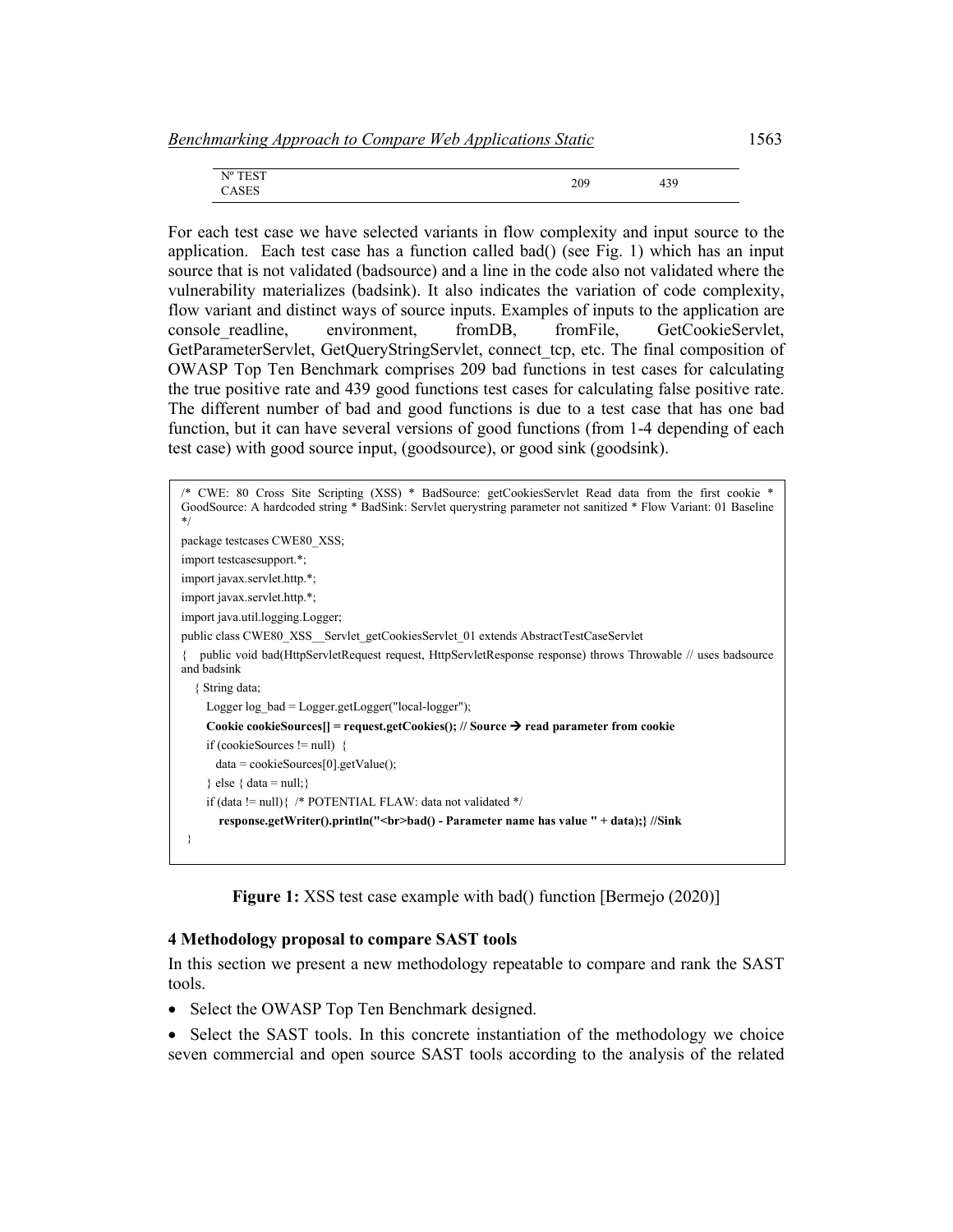works in Section 2.4 and official lists of SAST tools.

• Run the selected SAST tools against the OWASP Top Ten Benchmark designed with the default configuration for each tool.

- Select appropriate metrics to analyze results.
- Rank the SAST tools according the result metrics.
- Analysis, discussion and ranking of the results.

# *4.1 SAST selection*

The next step is the selection of seven (7) commercial and open source static analysis tools for source or executable code that can detect vulnerabilities in web applications developed using the J2EE specification. SAST tools are selected according with J2EE, the most used technology in web developing, the programming language used by J2EE, Java, is one of the labeled as more secure [Long, Mohindra, Seacord et al. (2014)].

With the premises of the above comparatives and analyzing the availability of commercial and open source tools are selected seven (7) meaning tools.

Selected tools:

• Fortify SCA. It supports 18 distinct languages, the most known OS platforms and offers SaaS (Software as a service) and it detects more than 479 vulnerabilities.

• Checkmarx CxSAST. It supports Java, JSP, C#, and ASP, VB.NET, VB6, C++, PHP, APEX, Javascript and VBscript languages.

• Klocwork Insight. It supports Java-J2EE, C#, C/C++ languages and Windows, UNIX, Mac, Android platforms and eclipse plugin. Also, it detects a wide set of vulnerabilities.

• Xanitizer. It supports only Java language, but it gives the possibility to the developers of sanitizing the inputs variables in the code.

• Coverity supports a great quantity of languages, as  $C/C++$ , Java,  $C\#$ , Javascript, HTML5, Typescript and others.

• FindSecurityBugs. (Open source). Plugins are available for SonarQube, Eclipse, IntelliJ, Android Studio and NetBeans. Command line integration is available with Ant and Maven.

• SoptBugs 2.0. (Open source). It supports only J2EE language and it can integrate in Eclipse. It supports a reduced set of vulnerabilities.

#### *4.2 Metrics to analyze the results*

A selection of adequate metrics must be applied to the results of the performed test to better understand the obtained measurements. The used metrics are widely accepted in others works [Heckman and Williams (2011); Antunes and Vieira (2010, 2015); Díaz and Bermejo (2013); Goseva-Popstojanova and Perhinschi (2015); Nunes, Medeiros, Fonseca et al. (2018)].

The summary of metrics used is:

- %TP, number and percentage of true positives TP (correct detections).
- %FP, number and percentage of false positives FP (detecting no error).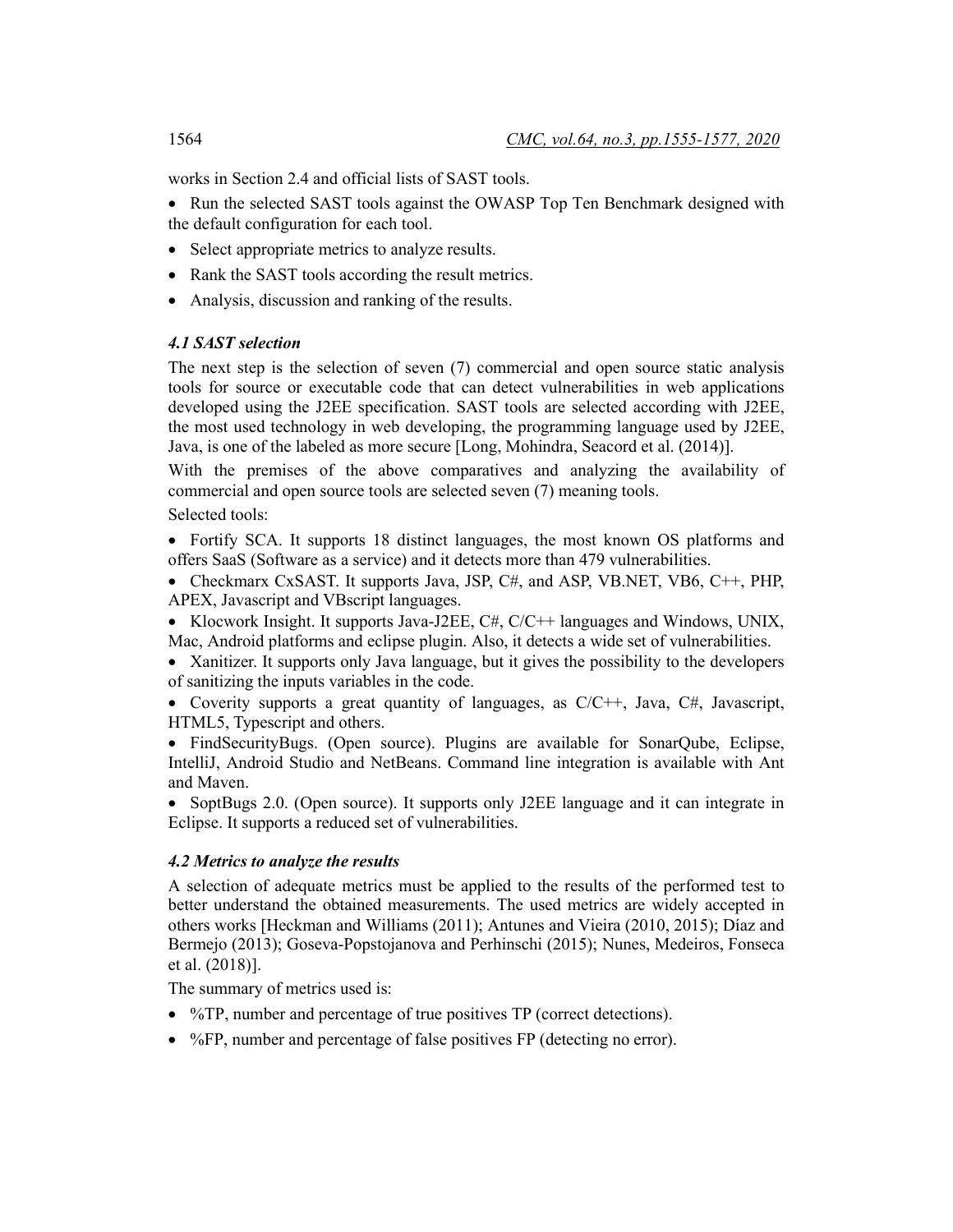- Number of vulnerability categories for which the tool is designed.
- Precision (1). Proportion of the total TP detections:

$$
TP/(TP + FP) \tag{1}
$$

where TP (true positives) is the number of true vulnerabilities detected in the code and FP (false positives) is the number of vulnerabilities detected that, really, do not exist.

• Recall (2). Ratio of detected vulnerabilities to the number that really exists in the code. Recall is also referred to as the True Positive Rate:

$$
TP/(TP + FN) \tag{2}
$$

where TP (true positives) is the number of true vulnerabilities detected in the code and FN (false negatives) is the total number of existing vulnerabilities not detected in the code.

• Harmonic mean (3):

$$
\frac{n}{\left(\frac{1}{X_1} + \frac{1}{X_2} + \dots + \frac{1}{X_n}\right)}
$$
\n(3)

where n: number of variables and  $x_n$ : value of variable n.

• F-measure (4) is harmonic mean of precision and recall:

 $(2 x precision x recall)$  $\frac{x}{p}$  (a)  $\frac{y}{q}$  (4)  $\frac{z}{q}$  (4)

• Fβ-Score (5) is a particular F-measure metric for giving more weight to recall or precision. For example, a value for β of 0,5 gives more importance to precision metric, however a value or 1,5 gives more relevance to recall precision:

 $(1 + \beta^2)$  x  $\frac{precision x recall}{((\beta^2 x precision) + recall)}$  $(5)$ 

# *4.3 Ranking of SAST tools*

In this section, the selected tools run against the OWASP Top Ten Benchmark approach test cases. In each test execution, we obtain the true positive and false positive results for each type of vulnerability. Next, the metrics selected in Section 4.2 are applied to obtain the most appropriate measures to promote good interpretation of the results and to draw the best conclusions.

In Tab. 2 the number of detected vulnerabilities (true positives) is accounted. The total of analyzed test cases was 209.

The number of test cases in each type of vulnerability is variable inside a vulnerability category. To normalize the result of detections in each vulnerability category (p.e. injection) we calculate the percentage of detections for each type of vulnerability (SQLI, XPATHI) included in a concrete category. Following the arithmetic mean of all types of vulnerability, the detection percentage is calculated for each vulnerability category. Finally, last file of Tab. 3 shows also the arithmetic mean of detection percentage for all categories of vulnerabilities for each tool.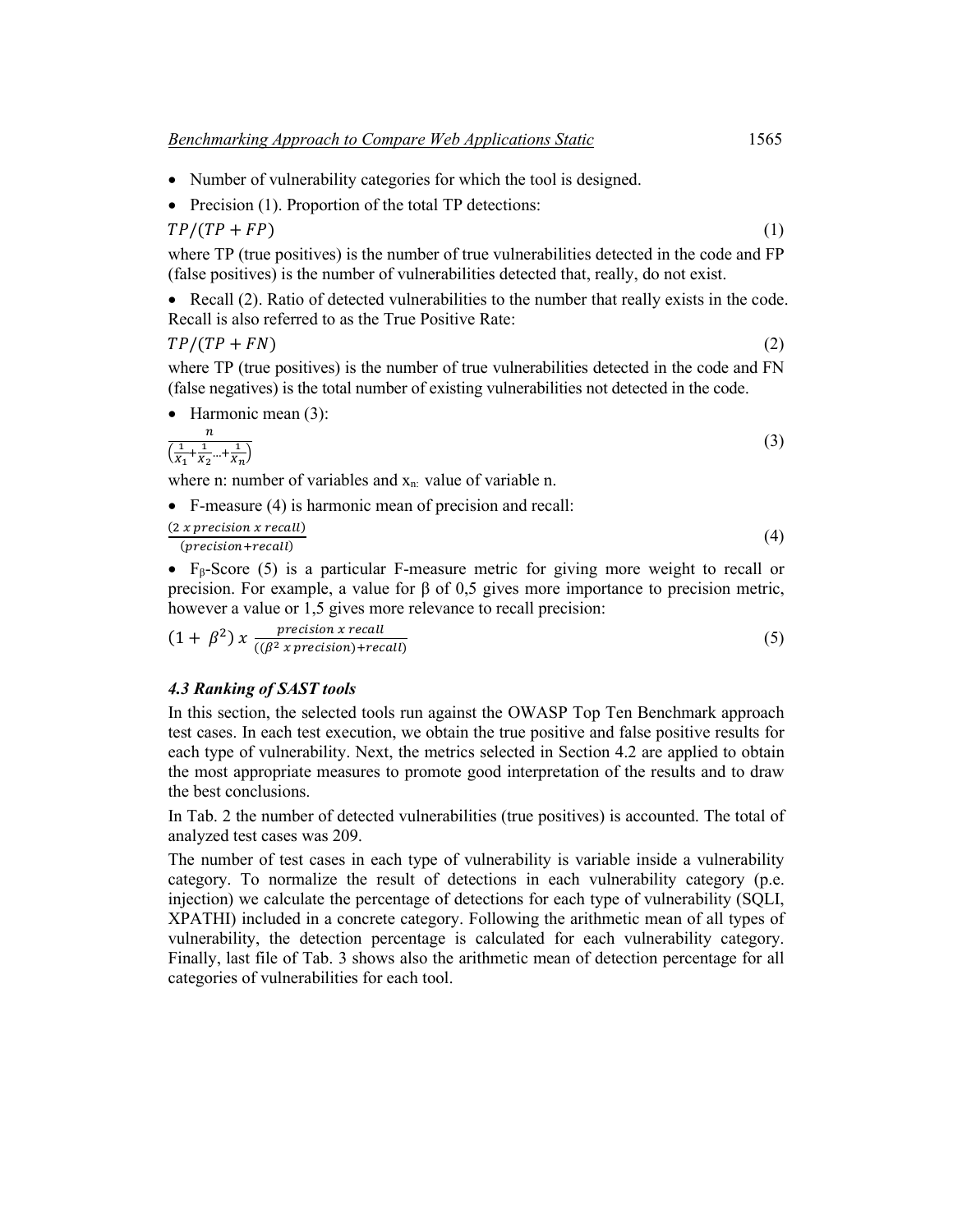|                | <b>Xanitizer</b> | Coverity | <b>Checkmarx</b> | Klocwork | <b>Fortify</b> | <b>SpotBugs</b> | <b>FsecBugs</b> |
|----------------|------------------|----------|------------------|----------|----------------|-----------------|-----------------|
| Injection      | 66%              | 40.41%   | 76,6%            | 35%      | 83,3%          | 5,4%            | 63,5%           |
| Broken auth    | 25%              | $0\%$    | 8,3%             | 8,3%     | 25%            | $0\%$           | 20,8%           |
| Sensitive data | $0\%$            | $0\%$    | 8,3%             | 16,6%    | 50%            | $0\%$           | $0\%$           |
| Broken A.C     | 16,14%           | 49,72%   | 60%              | 71,9%    | 40%            | 3,6%            | 57,7%           |
| Broken conf    | 75%              | 50%      | 25%              | 25%      | 50%            | $0\%$           | 50%             |
| <b>XSS</b>     | 90,9%            | 51,5%    | 29,5%            | 61,5%    | 47,6%          | 3%              | 5,5%            |
| Comp. Vuln.    | 66,3%            | 33,3%    | 33,3%            | 33,3%    | 66,6%          | $0\%$           | 66,6%           |
| <b>CSRF</b>    | $0\%$            | $0\%$    | 100%             | 71,4%    | 100%           | $0\%$           | 14,2%           |
| Open redirect  | 81,8%            | 81,8%    | 63.6%            | 81,8%    | 54,5%          | 27,2%           | 100%            |
| TP percent     | 47%              | 34%      | 44,9%            | 45%      | 57,4%          | 4,3%            | 42%             |

**Table 2:** Vulnerabilities detection. True positive ratio

Tab. 3 shows a summary of results in the total of 439 false positive test cases. There are more test cases than in Tab. 2 because the bad function of each test case has several good functions versions for each bad function.

With the purpose of normalizing the result of false positives results in each vulnerability category (for example injection) we calculate the percentage of false positive alarms for each type of vulnerability (SQLI, XPATHI, etc.) included in a concrete category. Following the arithmetic mean of all types of vulnerability false positive percentage is calculated for each vulnerability category. Finally, last file of Tab. 3 shows also the arithmetic mean of false positive percentage for all categories of vulnerabilities for each tool.

|                | <b>Xanitizer</b> | Coverity | <b>Checkmarx</b> | Klocwork | Fortify | <b>SpotBugs</b> | <b>FsecBugs</b> |
|----------------|------------------|----------|------------------|----------|---------|-----------------|-----------------|
| Injection      | 56,9%            | 34.43%   | 58,7%            | 30%      | 75,7%   | 4,15%           | 40%             |
| Broken Auth    | 33,3%            | 16,6%    | 8.3%             | 4,2%     | 20,8%   | $0\%$           | 8,3%            |
| Sensitive data | 16,6%            | 8.3%     | 8.3%             | 16.6%    | 33,3%   | 0%              | 0%              |
| Broken A. C.   | 7,66%            | 29%      | 47%              | 65,8%    | 32,5%   | $1\%$           | 42,8%           |
| Broken conf    | 25%              | 12,5%    | 25%              | 25%      | 50%     | $0\%$           | 25%             |
| <b>XSS</b>     | 57,2%            | 30,7%    | 26.1%            | 44,7%    | 32,2%   | $0\%$           | 4.4%            |
| Comp. Vuln.    | 16.6%            | 25%      | 33,3%            | 33,3%    | 50%     | $0\%$           | 16.6%           |
| <b>CSRF</b>    | $0\%$            | $0\%$    | 85%              | 55%      | 90%     | $0\%$           | 0%              |
| Open redirect  | 47,3%            | 21%      | 52,9%            | 70,5%    | 41,1%   | 0%              | 29,4%           |
| FP percent     | 28,4%            | 19,7%    | 38,2%            | 38%      | 47,2%   | $0.6\%$         | 19%             |

**Table 3:** Vulnerabilities detection. False positive ratio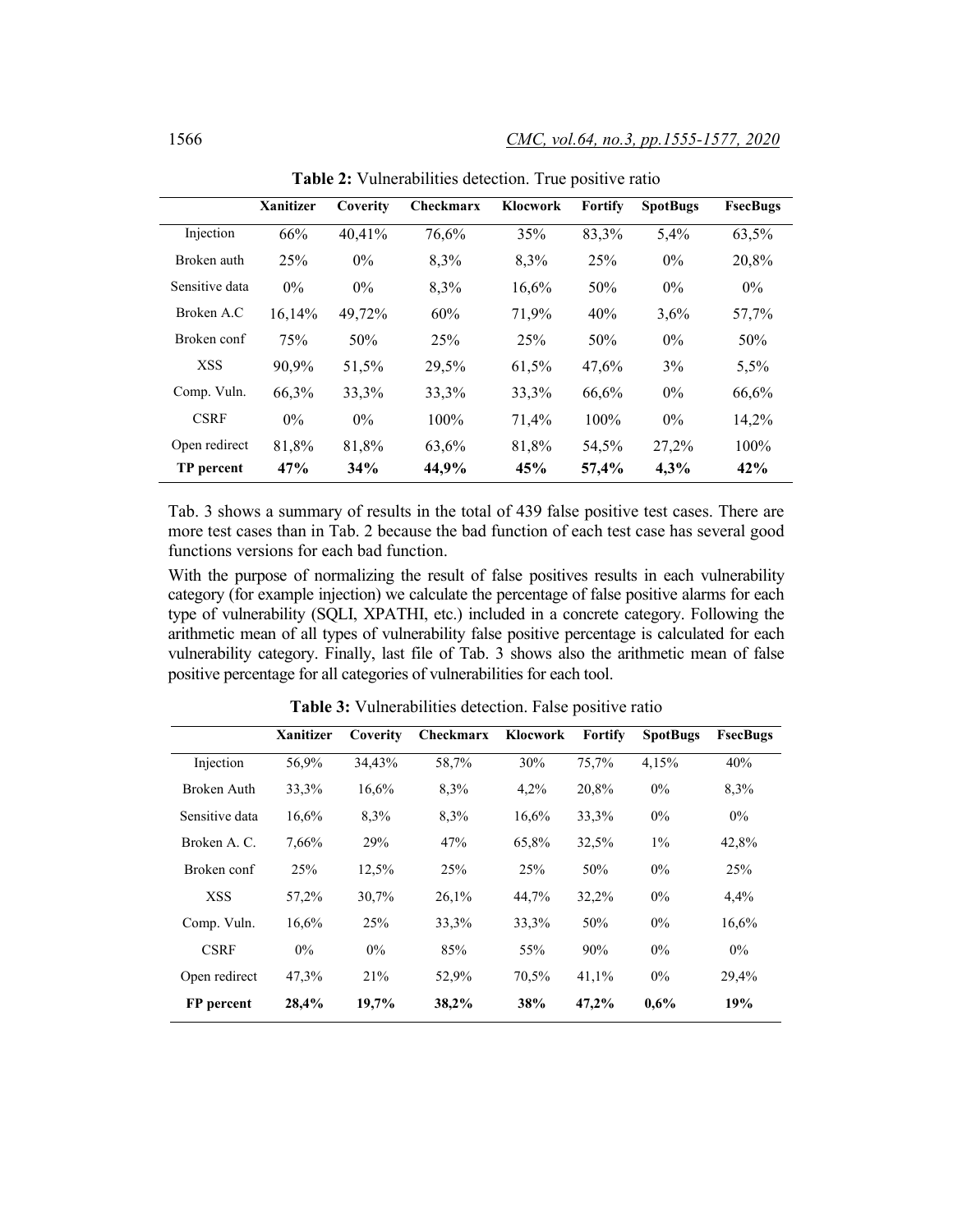### *4.4 OWASP Top Ten Benchmark results analysis*

This section aims to obtain a classification of the tools according to the metrics applied to the results obtained from the execution of the tools against OWASP Top Ten Benchmark. Subsequently we have calculated the selected metrics: precision, recall, false positives and F-measure. Recall metric is adequate for high critical applications where the objective is to discover the highest number of vulnerabilities. Precision metric penalizes true positive ratio having into account the false positive score. Usually a tool has a direct proportionality between its true and false positives results. A good tool should break this direct proportionality. F-measure is the best metric for selecting the tool that detects a high number of vulnerabilities while reporting a low number of false positives for a best effort (heightened-critical applications). The work of Antunes and Vieira [Antunes and Vieira (2015b)] analyzes distinct metrics for different level of the importance of web applications. The maximum score in all metrics is (1). Also, we calculate other two derived metrics from F-measure,  $F_{1,5}$ -Score and  $F_{0,5}$ -Score metrics.  $F_{1,5}$  Score metric normalize precision and recall metrics giving more weight to recall metric. This metric is the most adequate metric for critical applications as it allows to reward the tools with better recall. This makes tools with high recall to obtain much better results.  $F_{0.5}$  Score metric favors precision and is adequate metric for non-critical applications where the time of development can be quicker as it allows to reward the tools with better precision. This makes tools with high precision to obtain much better results.

The results assessment of the execution of tools against the benchmark is accomplished applying the following metrics of Section 4.2, false positive ratio (percent), Recall, Precision and three ranking classifications: F-measure (best effort),  $F_{1,5}$ -score and  $F_{0,5}$ -score.

Metrics calculation:

• TP mean a vulnerability category is calculated obtaining the percent of TP for each vulnerability type included in each vulnerability category and finally is calculated the mean for each vulnerability category.

• Recall is a TP mean/100.

• FP mean a vulnerability category is calculated obtaining the percent of FP for each vulnerability type included in each vulnerability category and finally is calculated the mean for each vulnerability category.

F-measure, F1.5 Score and F0.5 Score are calculated according to their equations described in the Section 4.2, Eqs. (4) and (5) respectively.

The classification order according to the F-measure score are showed in Tab. 4.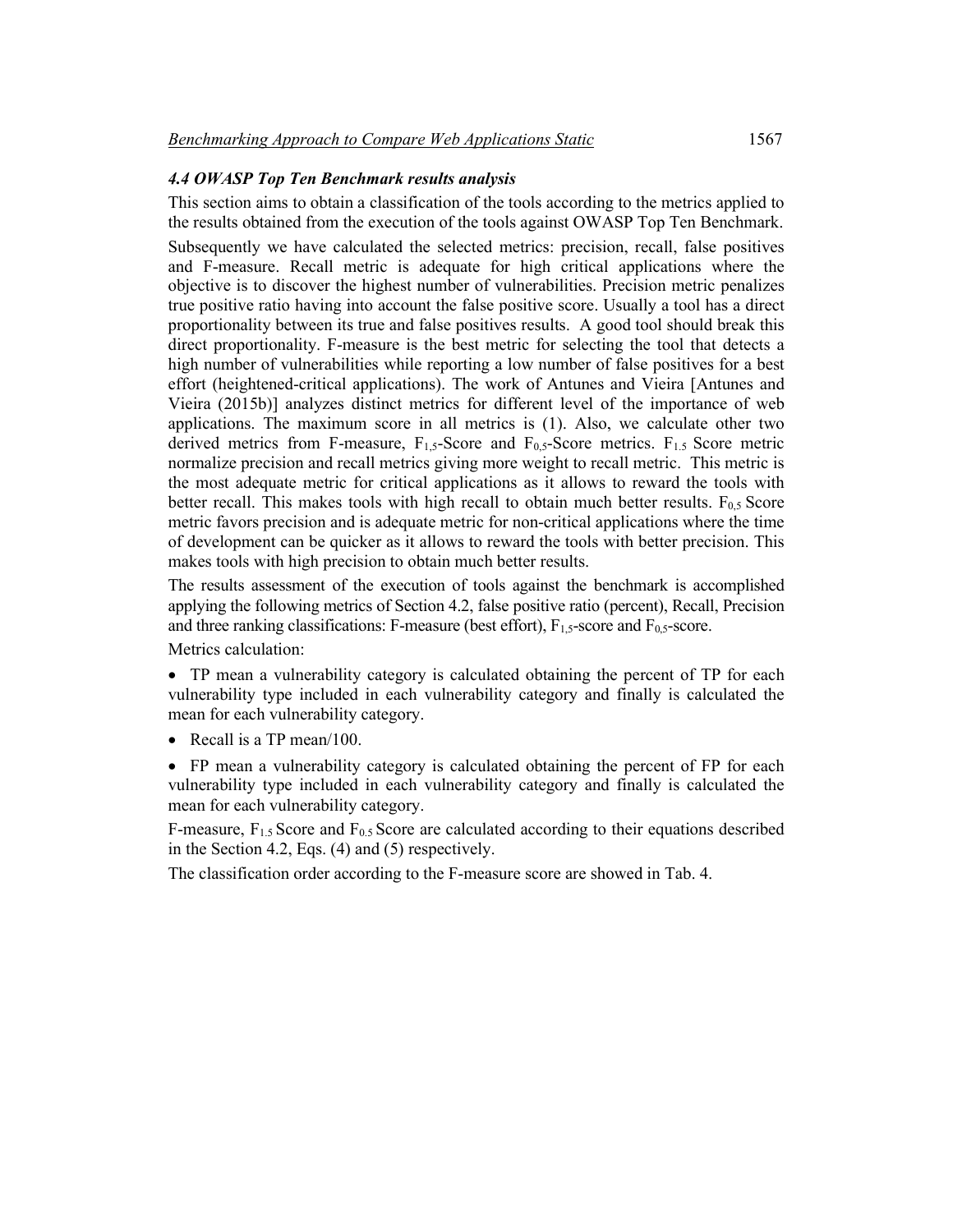| Metric      | TP   | FP   | <b>Precision</b> |       | $F_{0.5}$<br>Recall |              | <b>F-measure</b> |  |
|-------------|------|------|------------------|-------|---------------------|--------------|------------------|--|
| <b>Tool</b> | Mean | Mean |                  |       | <b>Score</b>        | <b>Score</b> |                  |  |
| Fortify     | 57,4 | 47,2 | 0.548            | 0,574 | 0.553               | 0,566        | 0,561            |  |
| Xanitizer   | 47   | 28,4 | 0.623            | 0,470 | 0,584               | 0.508        | 0,535            |  |
| Findsecbugs | 42   | 19   | 0.689            | 0.420 | 0.610               | 0.477        | 0,521            |  |
| Klocwork    | 45   | 38   | 0,542            | 0.450 | 0,520               | 0,474        | 0,491            |  |
| Checkmarx   | 44,9 | 38,2 | 0,540            | 0,449 | 0,518               | 0,473        | 0,490            |  |
| Coverity    | 34   | 19.7 | 0.633            | 0.340 | 0,539               | 0.396        | 0,446            |  |
| Spotbugs    | 4,3  | 0.6  | 0,877            | 0,043 | 0,178               | 0.058        | 0,081            |  |

**Table 4:** Assessment results computing and ranking the selected metrics by F-measure

#### *4.5 Analysis and discussion*

In this section, we analyze and discuss about the research questions formulated in Section 1 replying them according to the method proposed with the corresponding process, presenting the results.

# • **How is the SAST tools detection ratio with OWASP Top Ten security vulnerabilities using the benchmarking approach?**



#### **Figure 2:** True and false positive percentajes obatined by the SAST tools

According to the Tabs. 3 and 4. (see Section 4.3), the results of the tools are different in terms of true and false positives detecting vulnerabilities suggest that using more than one SAST tool in combination can improving the TP ratio.

Types of vulnerabilities included in injection category are detected by FindSecurityBugs with a 63,5%, Xanitizer with a 66%, Checkmarx with a 76.6%, Fortify is the best tool with 83,3%. Klocwork obtains a 35%. Spotbugs with a 5,4% obtains the worst result.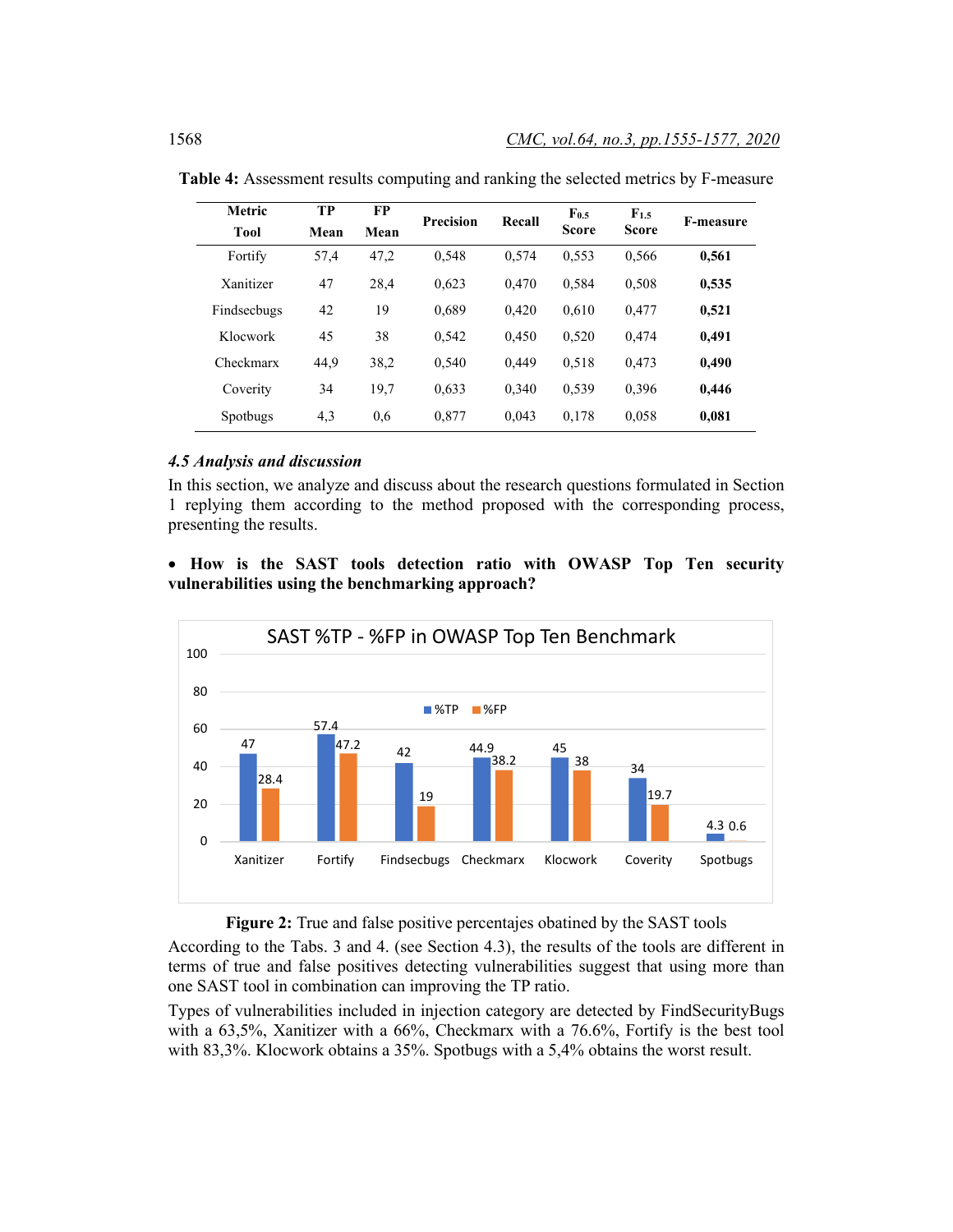Analyzing the results, Sensitive Data Revealed and Broken Authentication and Sessions are the vulnerability categories with worse TP ratio, lesser than 12%. Open Redirect is the vulnerability category with the best TP ratio (70%).

All tools obtain different results for the same vulnerability categories in many cases and six of the tools have similar TP ratio, between 34% and 58%, except for Spotbugs with a 4,3%. Fortify has the best TP ratio with 57,4% of detections, see Fig. 2.

# • **How is the SAST tools false alarms ratio with OWASP Top Ten security vulnerabilities using the approach benchmarking?**

Analyzing the results, all tools obtain different results for the same vulnerability categories in many cases. Xanitizer, Klocwork, Checkmarx and Fortify obtain higher FP ratio from 28% to 47,2%. Coverity and FindSecurityBugs obtain a more moderate FP ratio (19%) and Spotbugs obtains a 0, 57% but it has a TP ratio of 4,3% of detections.

# • **How is the balance of true and false positives of the SAST tools?**

According to Fig. 2, if it is considered the biggest difference between TP and FP ratios, FindSecurityBugs, Xanitizer and Coverity obtain the best balance between True and False positives, but it is necessary to analyze the precision metric that is calculated with TP and FP metrics.



**Figure 3:** Metrics obtained by the SAST tools comparison

Fig. 3 shows a comparative graphic of the metrics results of all tools included in this analysis. Normally the TP ratio has a direct proportionality relationship with FP ratio. The best balance for this relationship in a concrete tool is having the higher TP ratio with a lesser ratio of FP ratio breaking the direct proportionality relationship. Precision metric normalizes TP and FP metrics penalizing the ratio of TP with the ratio of FP. The average ratio of precision for all analyzed tools is 0.636 what it suggests that the used SAST tools have a wide margin of improving. Spotbugs and FindSecurityBugs (open source tools) have the best results for precision metric  $(0.877 \text{ and } 0.689)$ .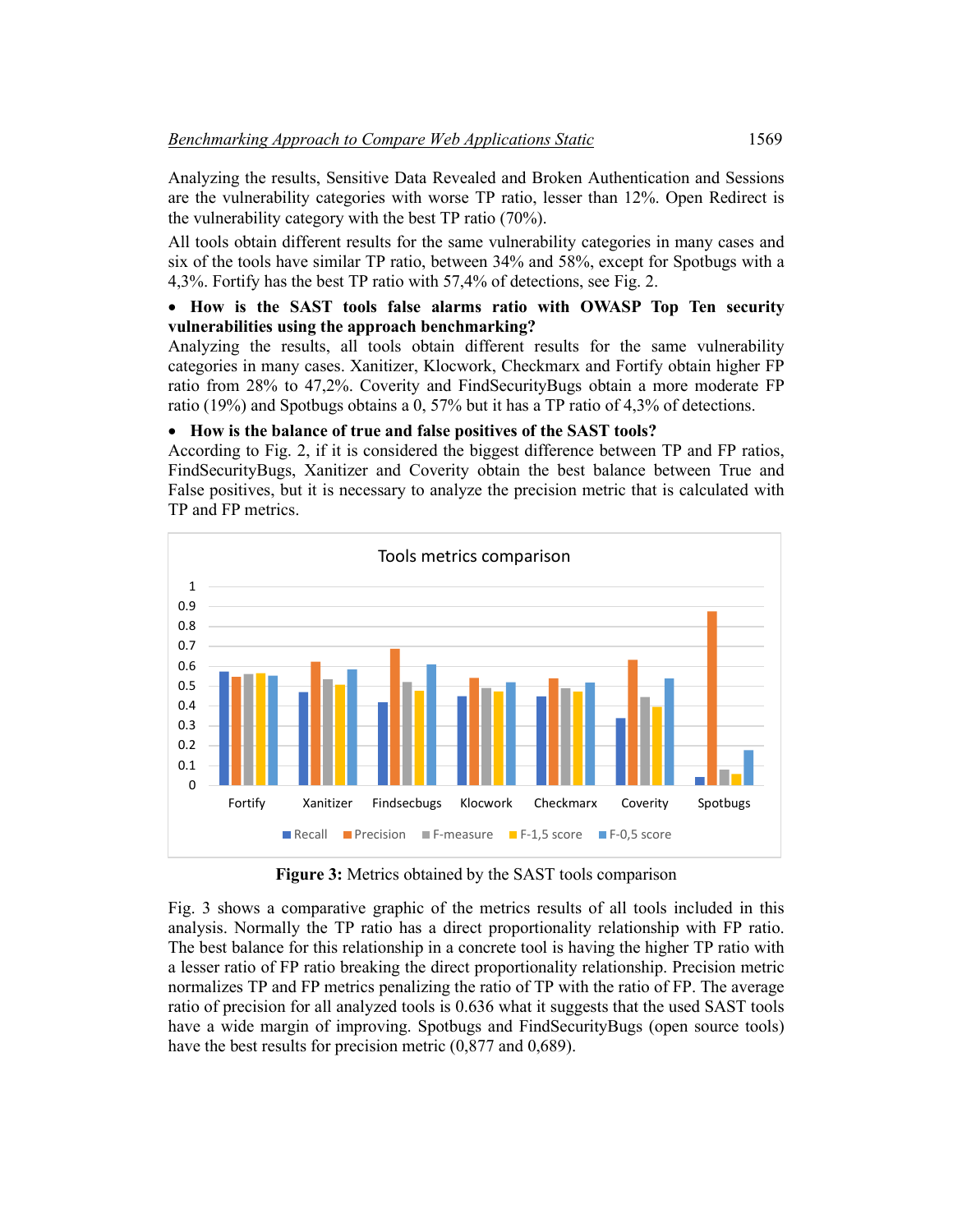In the case of Soptbugs it has few false positives but also it obtains very few true positives what it suggests that other metrics must have into account for characterize the Spotbugs performance. The rest of the tools obtains a precision value that goes from 0.548 to 0,689. Xanitizer, Coverity and FindSecurityBugs have similar precision value (0,623, 0,633 and 0,689).

The obtained values suggest that all examined tools, except for Spotbugs, must improve having a smaller number of false positives and a better precision.

# • **How is the balance of true and false positives by vulnerability category?**

Fig. 4 shows SAST average of TP and FP ratios by vulnerability category. The vulnerability category with the best balance between TP and FP ratios are Open Redirect (TP percent=70,1%, FP percent=37,46%). Using Components with Known Vulnerabilities, XSS, and Broken Configurations have a balance between 23% of FP ratio and 43% TP ratio. However, CSRF, Injection and especially Sensitive Data Revealed and Broken Configuration have a worse result with respect to the balance between TP and FP ratios, in the case of Sensitive Data Revealed the FP ratio is higher than TP ratio.



**Figure 4:** TP- FP average percent of SAST tools by vulnerability category

The TP and FP average ratios of all vulnerability categories obtained by all tools are 39% and 27% respectively indicating that in general their balance between TP an FP ratios is an important objective to improve by all tools in all vulnerability categories.

# • **How is the best tool for analyzing the security of web applications with different levels of criticality?**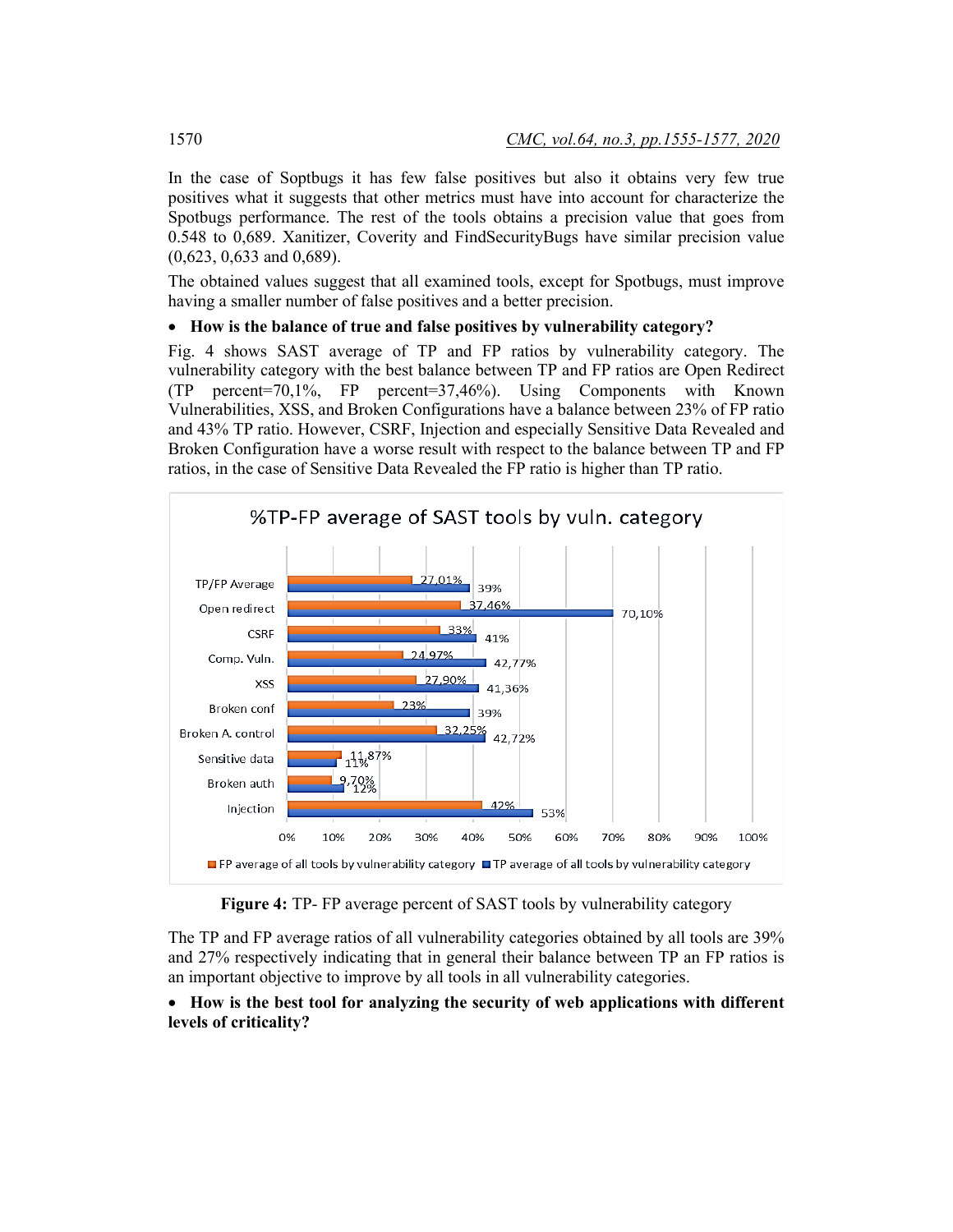We have built three classifications of the performance of the tools attending to F-measure, F0,5-score and Recall metrics. Tab. 5 shows the ranking of SAST tools by F-measure, Recall and  $F_{0.5}$ -score metrics.

Recall metric must be having into account for those web applications classified as business-critical, because it indicates the capacity of a SAST tool to discover the higher number of vulnerabilities. This metric is the most adequate metric for critical applications as it allows to find select tools with the best TP ratio. Fortify, Xanitizer and Klocwork are the best tools ranked for critical applications. As alternative to recall, it can be used  $F_{1,5-}$ score metric as it allows to reward the tools with better recall than precision metric.

| Tool        | <b>F-measure</b> | <b>Tool</b> | $\mathbf{F_{0.5}}$<br><b>Score</b> | <b>Tool</b> | Recall |
|-------------|------------------|-------------|------------------------------------|-------------|--------|
| Fortify     | 0.561            | Findsecbugs | 0.610                              | Fortify     | 0,574  |
| Xanitizer   | 0.535            | Xanitizer   | 0,584                              | Xanitizer   | 0,470  |
| Findsecbugs | 0,521            | Fortify     | 0.553                              | Klocwork    | 0,450  |
| Klocwork    | 0.491            | Coverity    | 0.539                              | Checkmarx   | 0,449  |
| Checkmarx   | 0.490            | Klocwork    | 0,520                              | Findsecbugs | 0,420  |
| Coverity    | 0.446            | Checkmarx   | 0.518                              | Coverity    | 0,340  |
| Spotbugs    | 0.081            | Spotbugs    | 0,178                              | Spotbugs    | 0,043  |

**Table 5:** Ranking the tools by F-Measure, F<sub>0,5</sub>-Score and Recall metrics

However, we have selected F-measure metric (Tab. 5) for web applications considered heightened-critical. This scenario represents the development and assessment of not critical application or less important, which might have hard time to market constraints or be on a tight budget. F-measure represents the best effort and it means that the objective for less critical web applications is to discover a greater number of true positives having the smallest number of false positives. Fortify, Xanitizer and FindSecurityBugs are ranked as the best tools for heightened-critical applications.

For non-critical applications, this scenario represents the development and assessment of applications that do not have criticality concerns and are not very exposed to attacks.  $F_{0.5}$ score metric favors precision and is adequate metric for non-critical applications where the time of development can be quicker as it allows to reward the tools with better precision. This makes tools with high precision to obtain much better results. Tab. 5 indicates that FindSecurityBugs, Xanitizer and Fortify have the best score.

Having into account the three classifications together, the best tool is Fortify because it appears in first position in two classifications and it appears in third position  $F_{0.5}$ -score classification. Xanitizer can be considered the second-best tool. It is classified in second position in the three classifications. FindSecurityBugs appears in first position in F0,5 score classification and it appears in third position F-measure classification, it is the third best tool. Klocwork, Checkmarx and Coverity are in a second group of tools by this order of performance.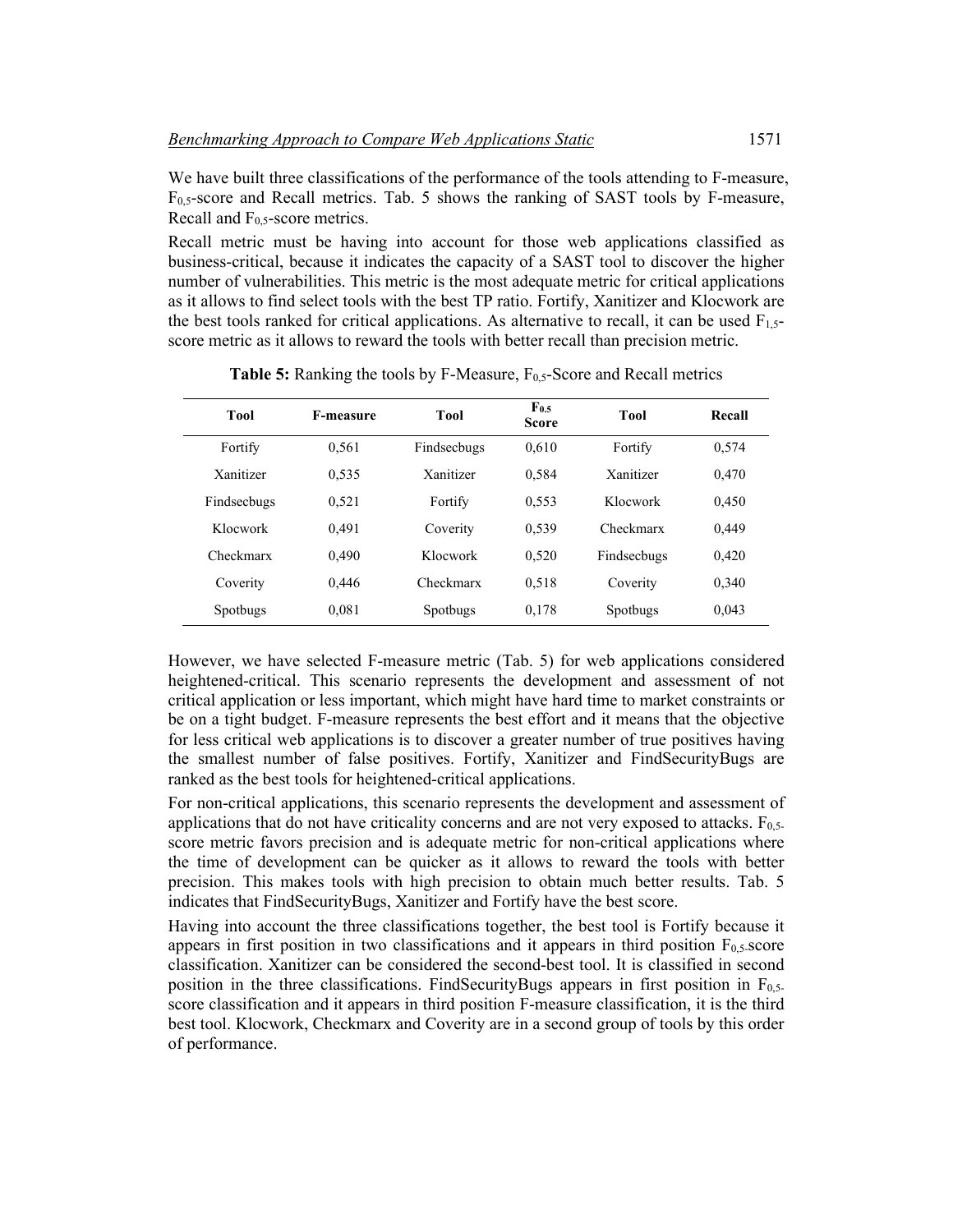#### • **Is the OWASP Top Ten Benchmark adequate to comparing SAST tools?**

Evaluating commercial SAST tools for Web Applications is necessary. According to benchmark properties (Section 3), the cost of the benchmark implementation is justified with the results obtained with execution of the Web application SAST tools to be compared and ranked using a new repeatable methodology. The benchmark reports similar results when run more than once over the same tool and is easily portable to any operative system with 4 Gigabytes of RAM memory.

This benchmark represents the state of the art of security vulnerabilities for web applications based on the OWASP Top Ten project and is based on realistic code that includes different source entries and code complexity. In addition, it allows you to increase the number of categories and types of vulnerabilities to make them scalable. Finally, the benchmark is easy to implement even using default tool settings obtaining short run times with the SAST tools.

# • **How are the results of this SAST tools comparative using OWASP Top Ten Benchmark compared with the results of comparatives using other benchmarks?**

The results and analysis of this work can be compared with other assessments included in related work. For example, one of them that it is based on OWAS Top Ten project. OWASP Benchmark project that has built its own benchmark for OWASP Top Ten vulnerability categories [OWASP Foundation (2020)]. It includes test cases written in Java for some types of security vulnerabilities included in OWASP Top Ten, but we think that it must be more representative including more types of vulnerabilities in each category. It uses the metric SCORE=(TP-FP) to classify the tools executed against the benchmark. It includes results for static and dynamic analysis tools. These results are showed for open source tools, for example, the TP results for FindSecurityBugs is 96,8% and the result in our comparative is 42% due to the inclusion of more type de vulnerabilities in our benchmark that FindSecurityBugs not detect well as types included in Sensitive data (0%), XSS (5%) and CSRF (14,2%). However, it can detect well all vulnerabilities included in OWASP Benchmark project.

For Spotbugs the results are similar, 5,12% in Benchmark project and 4,3% in our benchmark.

The names for commercial static tools are anonymous but their TP results are showed: SAST-01=32%, SAST-02=56.1%, SAST-03=46,3%, SAST-04=61,45, SAST-05=47,7% and SAST-06=85,02% and in our benchmark with commercial SAST tools that can be different goes from 34% to 57%. For commercial tools the results the TP results are similar except for SAST-06.

#### **5 Conclusions**

In this work an OWASP Top Ten vulnerabilities benchmarking approach is built for the assessment of the security performance of SAST tools including a complete of different vulnerability types of test cases in each vulnerability OWASP Top Ten category. The assessment uses a new and repeatable methodology for comparing and ranking the SAST tools.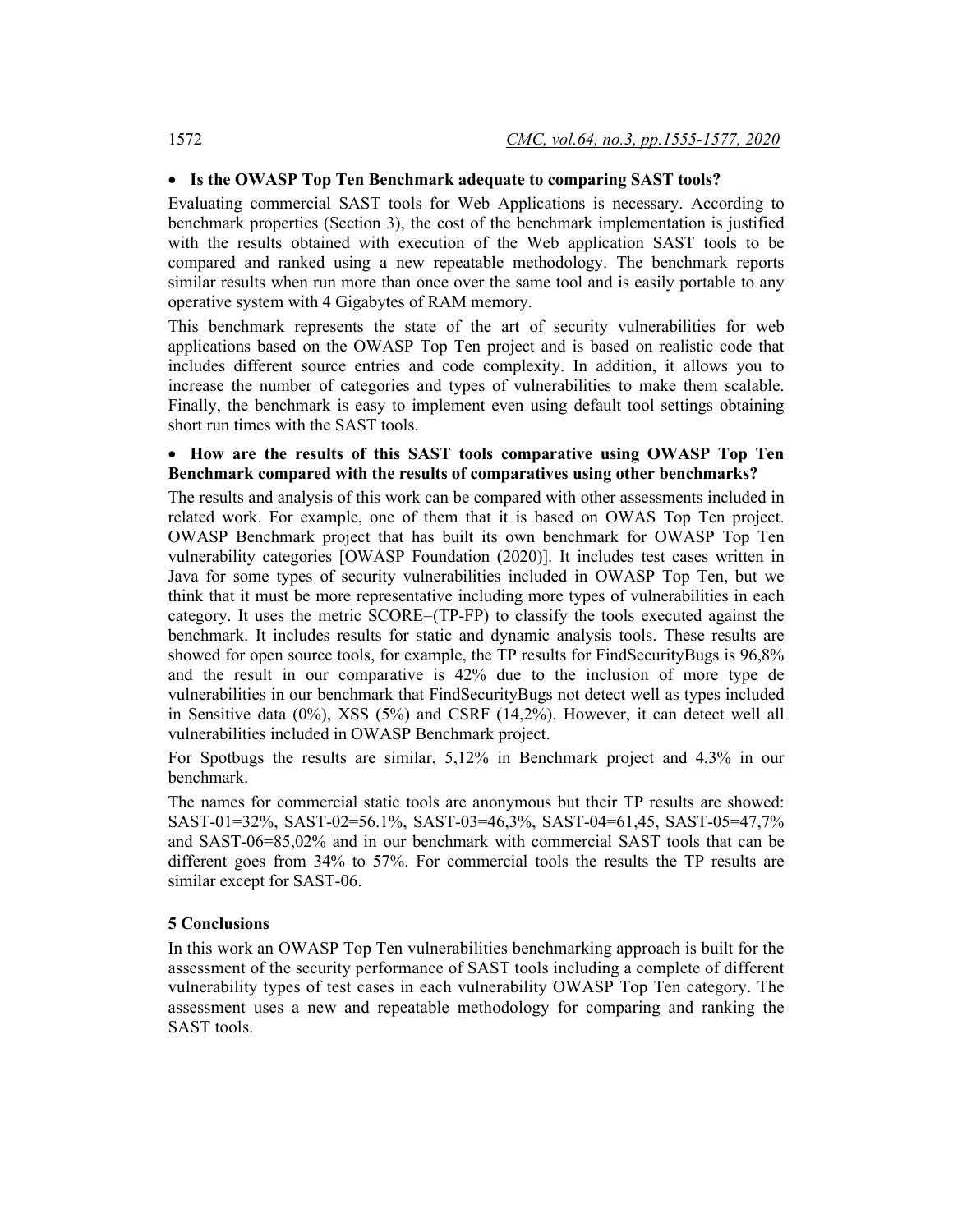The vulnerability detection percentages achieved by the analyzed tools indicate that the tools have a wide margin of improving. The tools obtain a recall value between 0,34 and 0,57 except for Spotbugs that obtain a worse result. The number of false positives, high in general must be reduced in a subsequent audit of the results. A comprehensive audit process of the vulnerability results accomplished by an experienced user or team, with security skills in the language used in the target code and specific security vulnerabilities for each language, is always necessary.

The TP and FP average ratios of all vulnerability categories obtained by all tools are 39% and 27% respectively, indicating that in general their balance between TP and FP ratios is an important objective to improve by all tools in all vulnerability categories. When any of the compared tools do not detect a real security vulnerability in a test case, they do not give false positive warnings in the corrected version of the test case.

The assessment obtains a strict ranking of seven SAST tools according to adequate and wide accepted metrics applied to the results of tools execution against benchmarking approach. In addition, it ranks the tools having into account three distinct metrics for different degrees of importance for web applications. Five leaders commercial SAST tools have been included in the assessment and ranked showing their results executed against the new benchmarking approach.

In general, the vulnerability detections in the categories of vulnerabilities related to disclosure of information in the code and broken authentication and sessions are a point of improving for all tools. The changing nature and evolution of web application technologies implies also changes in the vulnerability categories over time. It requires a future study to adapt the tools to discover the most frequent and important vulnerability categories periodically. Therefore, OWASP Top Ten must be modified frequently.

The analysis confirms that the results of the tools are different in terms of true and false positives detecting vulnerabilities. It suggests that using more than one SAST tool in combination can improving the TP and FP ratios.

It is also important to consider the possibility of using a SAST for binary code very useful for the cases that a company has not availability of web applications source code. Using of these types of tools will permit to analyze third party software. Also, is essential to develop new benchmarks for all categories of vulnerabilities and for mores languages to accomplish new comparisons that aid companies and developers choose the best SAST tool.

# **6. Future work**

We are currently working on studying how SAST tools and other types of tools such as DAST, IAST, Real Analysis Self Protection (RASP) and HYBRID tools can be integrated and combined into the different SSDLC phases of web applications, according to their characteristics to complement between them and correlate their reports and get an optimized whole result. We have the main objective of designing a methodology for security analysis in the SSDLC of web applications as a function of the types of tools that might be available to accomplish a new web application secure development.

**Acknowledgement:** The authors extend their appreciation to the Software Engineering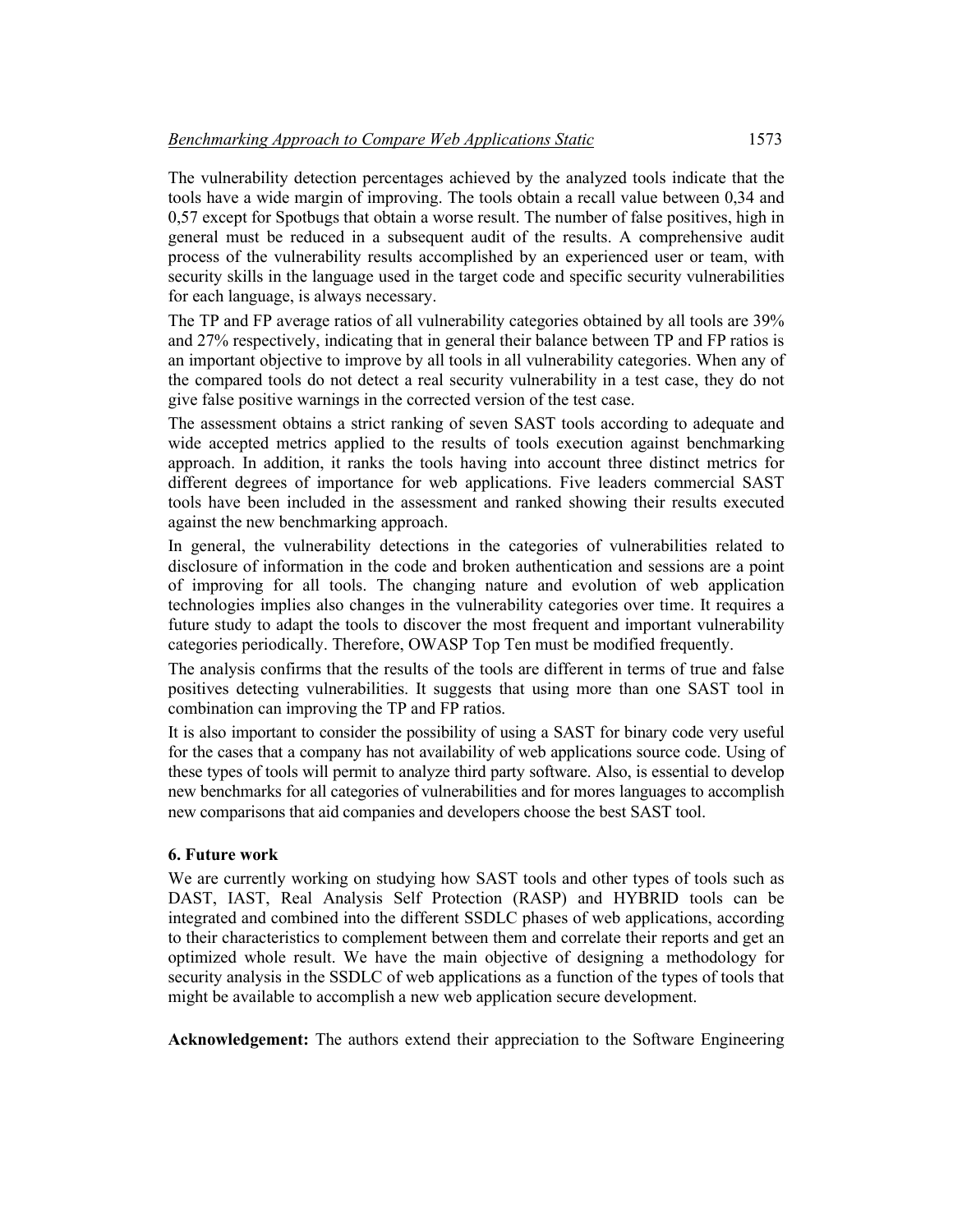and Security research group (SES) of Universidad Internacional de La Rioja.

**Funding Statement:** This work was supported in part by the Software Engineering and Security research group (SES) of Universidad Internacional de La Rioja.

**Conflicts of Interest:** The authors declare that they have no conflicts of interest to report regarding the present study.

#### **References**

**Alavi, S.; Bessler, N.; Massoth, M**. (2018): A comparative evaluation of automated vulnerability scans versus manual penetration tests on false-negative errors. *Third International Conference on Cyber-Technologies and Cyber-Systems*. Iaria, Athens, Greece.

**Algaith, A.; Nunes, P.; Fonseca, J.; Gashi, I.; Viera, M.** (2018): Finding SQL injection and cross site scripting vulnerabilities with diverse static analysis tools. *14th European Dependable Computing Conference*, IEEE Computer Society, Iasi, Romania.

**Antunes, N.; Vieira, M.** (2010): Benchmarking vulnerability detection tools for web services. *Proceeding of the IEEE International Conference on Web Service*, Miami, Florida.

**Antunes, N.; Vieira, M.** (2015): Assessing and comparing vulnerability detection tools for web services: benchmarking approach and examples*. IEEE Transactions on Services Computing*, vol. 8, no. 2, pp. 269-283.

**Antunes, N.; Vieira, M.** (2015b): On the metrics for benchmarking vulnerability detection tools. *45th Annual IEEE/IFIP International Conference on Dependable Systems and Networks*, Rio de Janeiro, Brazil.

**Arouba, S. B.; Fernández-Villaverde, J.** (2015): A comparison of programming languages in macroeconomics. *Journal* of *Economic Dynamics* and *Control*, vol. 58, no. C, pp. 265-273.

**Barabanov, A.; Markov, A.; Tsirlov, V.** (2018): Statistics of software vulnerability detection in certification testing. *International Conference Information Technologies in Business and Industry*, IOP Publishing, Tomsk, Russia.

**Bermejo, J. R.** (2020): *OWASP Top Ten-benchmark.*

**Bermejo, J.; Abad, C.; Bermejo, J. R.; Sicilia, M. A.; Sicilia, J. A.** (2020): Systematic approach to malware analysis. *Applied Sciences*, vol. 10, no*.* 4, pp. 1360.

**Burato, E.; Ferrara, P.; Spoto, F.** (2017). Security analysis of the OWASP benchmark with Julia. *Proceedings of the 1st Italian Conference on Security*. DBLP Computer Science Bibliography, Venice, Italy.

**Cannings, R.; Dwivedi, H.; Lackey, Z.** (2008): *Hacking Exposed Web Applications: Web 2.0 Security Secrets and Solutions.* McGraw Hill, USA.

**Cifuentes, C.; Scholz, B.** (2008): Parfait-designing a scalable bug checker. *SAW '08: Proceedings of the Workshop on Static Analysis*. ACM, New York, USA.

**Deshlahre, R., Tiwari, N.** (2020): A review on benchmarking: comparing the static analysis tools (SAST) in web security. *Social Networking and Computational Intelligence. Lecture Notes in Networks and Systems*. Springer, Singapore.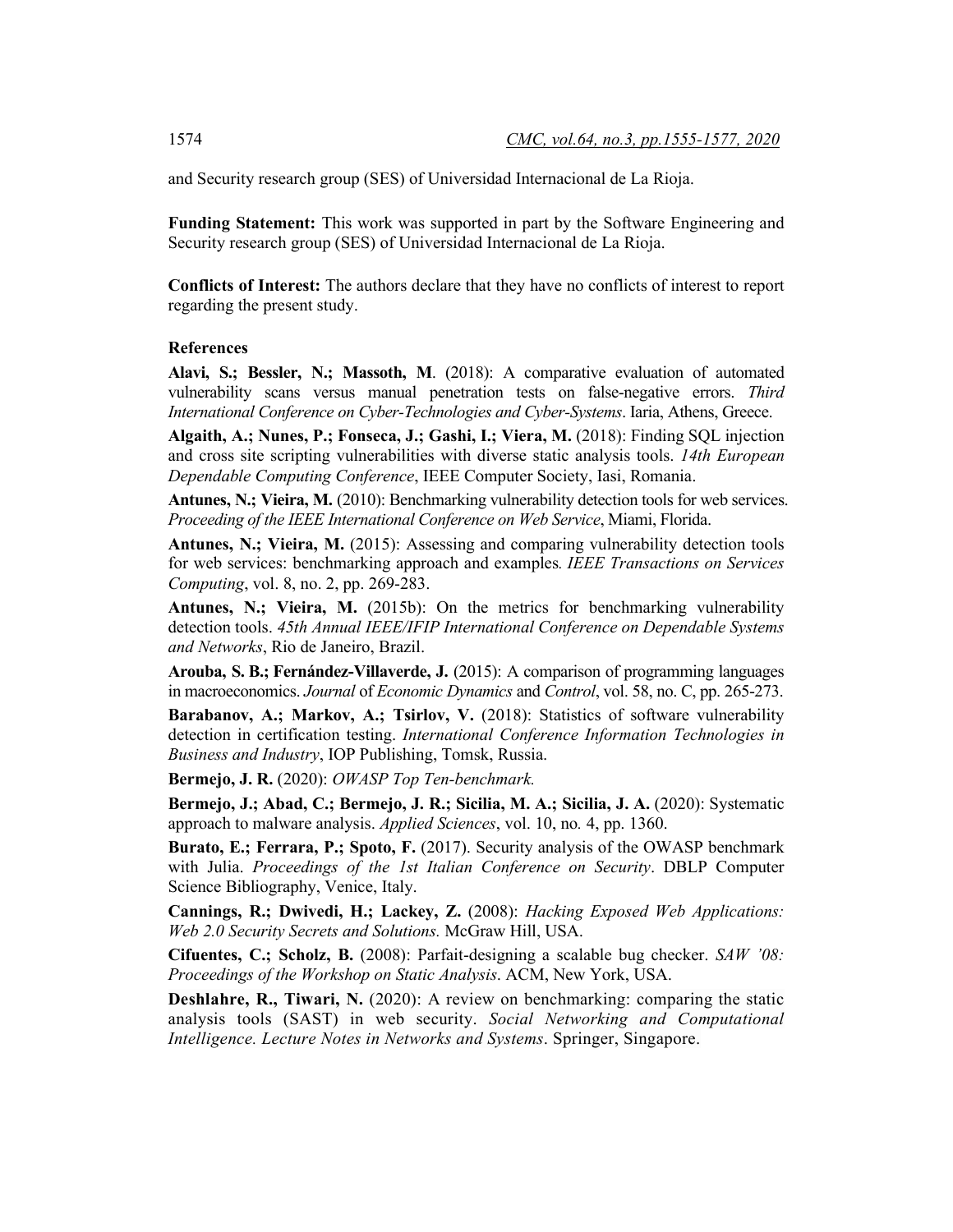Díaz, G.; Bermejo, J. R. (2013): Static analysis of source code security: assessment of tools against SAMATE tests. *Information and Software Technology*, vol. 55, no. 8, pp. 1462-1476.

**Duclervil, S. R.; Liou, J. C.** (2019): The study of the effectiveness of the secure software development life-cycle models in IT project management. *16th International Conference on Information Technology-New Generations. Advances in Intelligent Systems and Computing*. Springer, Las Vegas, USA.

**Felderer, M.; Büchler, M.; Johns, M.; Brucker, A. D.; Breu, R. et al.** (2016): Security testing: a survey*. Advances in Computers*. Elsevier, Cambridge, USA.

**Goseva-Popstojanova, K.; Perhinschi, A.** (2015): On the capability of static code analysis to detect security vulnerabilities. *Information and Software Technology*, vol. 68, no. 1, pp. 18-33.

**Guan, J.; Li, J.; Jiang, Z.** (2019): The design and implementation of a multidimensional and hierarchical web anomaly detection system. *Intelligent Automation and Soft Computing*, vol. 25, no. 1, pp. 131-141.

**Heckman, S.; Williams, L.** (2011): A systematic literature review of actionable alert identification techniques for automated static code analysis. *Information and Software Technology*, vol. 53, no. 4, pp. 363-387.

**Homaei, H.; Shahriari, H. R.** (2017): Seven years of software vulnerabilities: the ebb and flow. *IEEE Security & Privacy*, vol. 15, no. 1, pp. 58-65.

http://suif.stanford.edu/~livshits/securibench/.

https://github.com/jrbermh/OWASP-Top-Ten-Benchmark.

https://nvlpubs.nist.gov/nistpubs/SpecialPublications/NIST.SP.500-326.pdf.

https://www.owasp.org/index.php/Benchmark.

https://www.owasp.org/index.php/Top\_10\_2017-Top\_10.

Huth, M.; Nielsen, F. (2019): Static analysis for proactive security. Computing and Software Science. *Lecture Notes in Computer Science. Springer*, Cham, Switzerland.

**Idrissi, S. E.; Berbiche, N.; Sbihi, M.** (2017): Performance evaluation of web application security scanners for prevention and protection against vulnerabilities. *International Journal of Applied Engineering Research*, vol. 12, no. 21, pp. 11068-11076.

**Krishnan, M.; Nadworny, N.; Bharill, N.** (2008): Static analysis tools for security checking in code at motorola. *ACM SIGAda Ada Letters*, vol. 28, no. 1, pp. 76-82.

**Livshits, B. V.; Lam, M. S.** (2005): Finding security vulnerabilities in java applications with static analysis. *Proceedings of the 14th Conference on USENIX Security Symposium*. USENIX Association, Berkeley, USA.

**Loch, F. D.; Johns, M.; Hecker, M.; Mohr, M.; Snelting, G.** (2020): Hybrid taint analysis for java EE. *Proceedings of the 35th Annual ACM Symposium on Applied Computing*. ACM, New York, USA.

**Long, F.; Mohindra, D.; Seacord, R. C.; Sutherland, D. F.; Svoboda, D.** (2014): *Java™ Coding Guidelines: 75 Recommendations for Reliable and Secure Programs.* Pearson Education, Boston, USA.

**Martin, B.; Livshits, B.; Lam, M. S.** (2005): Finding application errors and security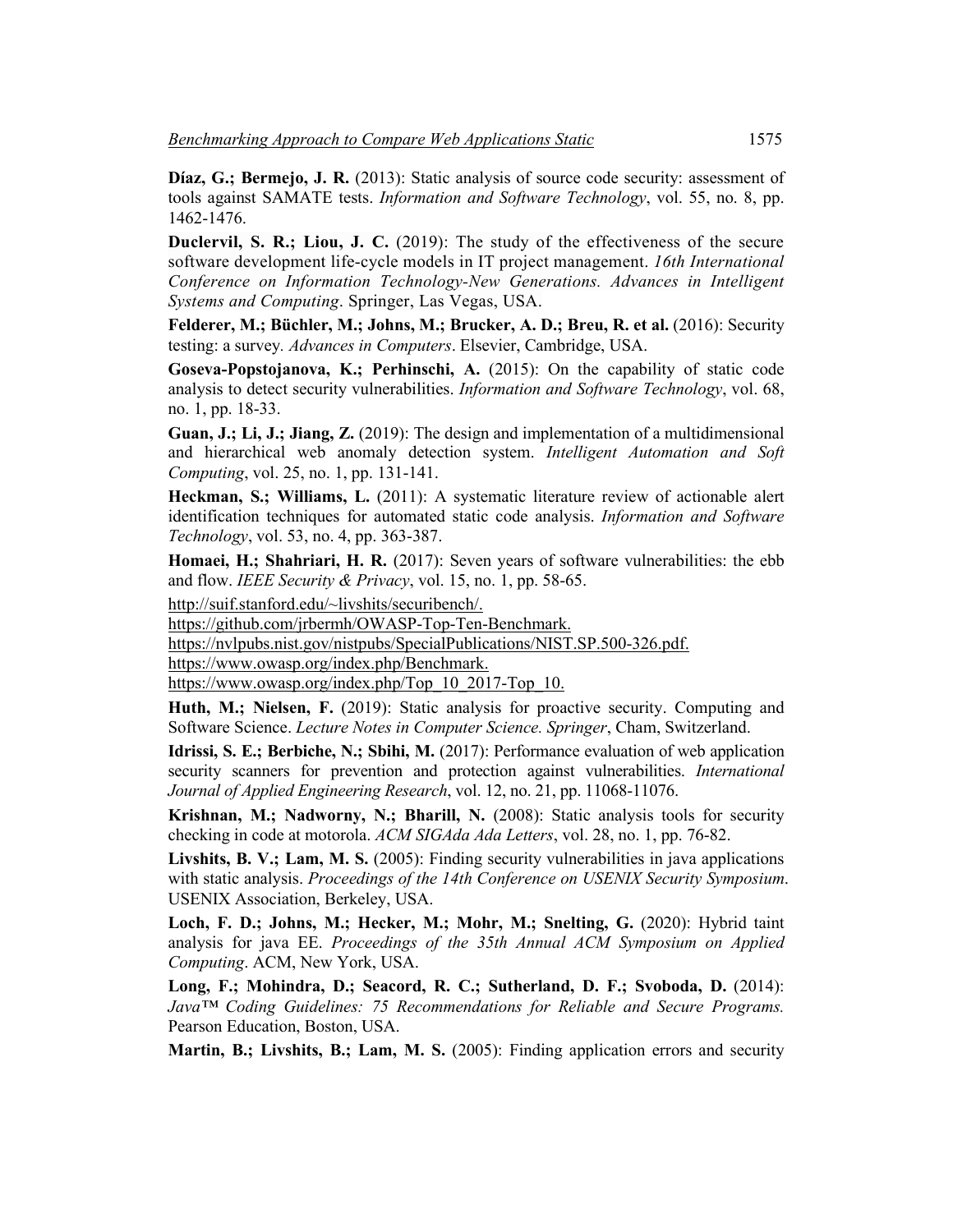flaws using PQL: a program query language. *20th Annual ACM Conference on Object-Oriented Programming, Systems, Languages, and Application*s. ACM, San Diego, California, USA.

**Martin, R. A.; Barnum, S.** (2008): Creating the secure software testing target list. *Proceedings of the 4th Annual Workshop on Cyber Security and Information Intelligence Research: Developing Strategies to Meet the Cyber Security and Information Intelligence Challenges Ahead*. ACM, New York, USA.

**Moeller, J. P.** (2016): *Security for Web Developers: Using Javascript, HTML and CSS*. O'Reilly Media, Sebastopol, Russia.

**Monga, M.; Paleari, R.; Passerini, E.** (2009): A hybrid analysis framework for detecting web application vulnerabilities. *Proceedings of the 5th International Workshop on Software Engineering for Secure Systems*. IEEE Computer Society, Washington, USA.

**Mongiovi, M.; Giannone, G.; Fornaia, A.; Pappalardo, G.; Tramontana, E.** (2015): Combining static and dynamic data flow analysis: a hybrid approach for detecting data leaks in Java applications. *Proceedings of the 30th Annual ACM Symposium on Applied Computing*. ACM, New York, USA.

**Nanz, S.; Furia, C. A.** (2015): A comparative study of programming languages in rosetta code. *Proceedings of the 37th International Conference on Software Engineering*, vol. 1, pp. 778-778.

**Nguyen, T. T.; Maleehuan, P.; Aoki, T; Tomita, T.; Yamada, I.** (2019): Reducing false positives of static analysis for sei cert c coding standard. *Proceedings of the Joint 7th International Workshop on Conducting Empirical Studies in Industry and 6th International Workshop on Software Engineering Research and Industrial Practice*. *IEEE Computer Society*, Montreal, Canada.

**NIST.** (2018): *NIST Special publication 500-326, SATE V report: ten years of static analysis tool expositions*.

**Nunes, P.; Medeiros, I.; Fonseca, J. C.; Neves, N.; Correia, M. et al.** (2018): Benchmarking static analysis tools for web security. *IEEE Transactions on Reliability*, vol. 67, no. 3, pp. 1159-1175.

**Nunes, P.; Medeiros, I.; Fonseca, J. C.; Neves, N.; Correia, M. et al.** (2019): An empirical study on combining diverse static analysis tools for web security vulnerabilities based on development scenarios. *Computing*, vol. 101, no. 2, pp. 161-185.

**OWASP Foundation.** (2017): *OWASP top ten 2017*.

**OWASP Foundation.** (2020): *OWASP benchmark project*.

**Pashchenko, I.; Dashevskyi, S.; Massacci, F.** (2017): Delta-bench: differential benchmark for static analysis security testing tools. *Proceedings of the 11th ACM/IEEE International Symposium on Empirical Software Engineering and Measurement*. IEEE Computer Society, Toronto, Canada.

**Pistoia, M.; Tripp, O.; Lubensky, D.** (2018): Combining static code analysis and machine learning for automatic detection of security vulnerabilities in mobile apps*. Application Development and Design: Concepts, Methodologies, Tools, and Applications*. IGI Global, USA.